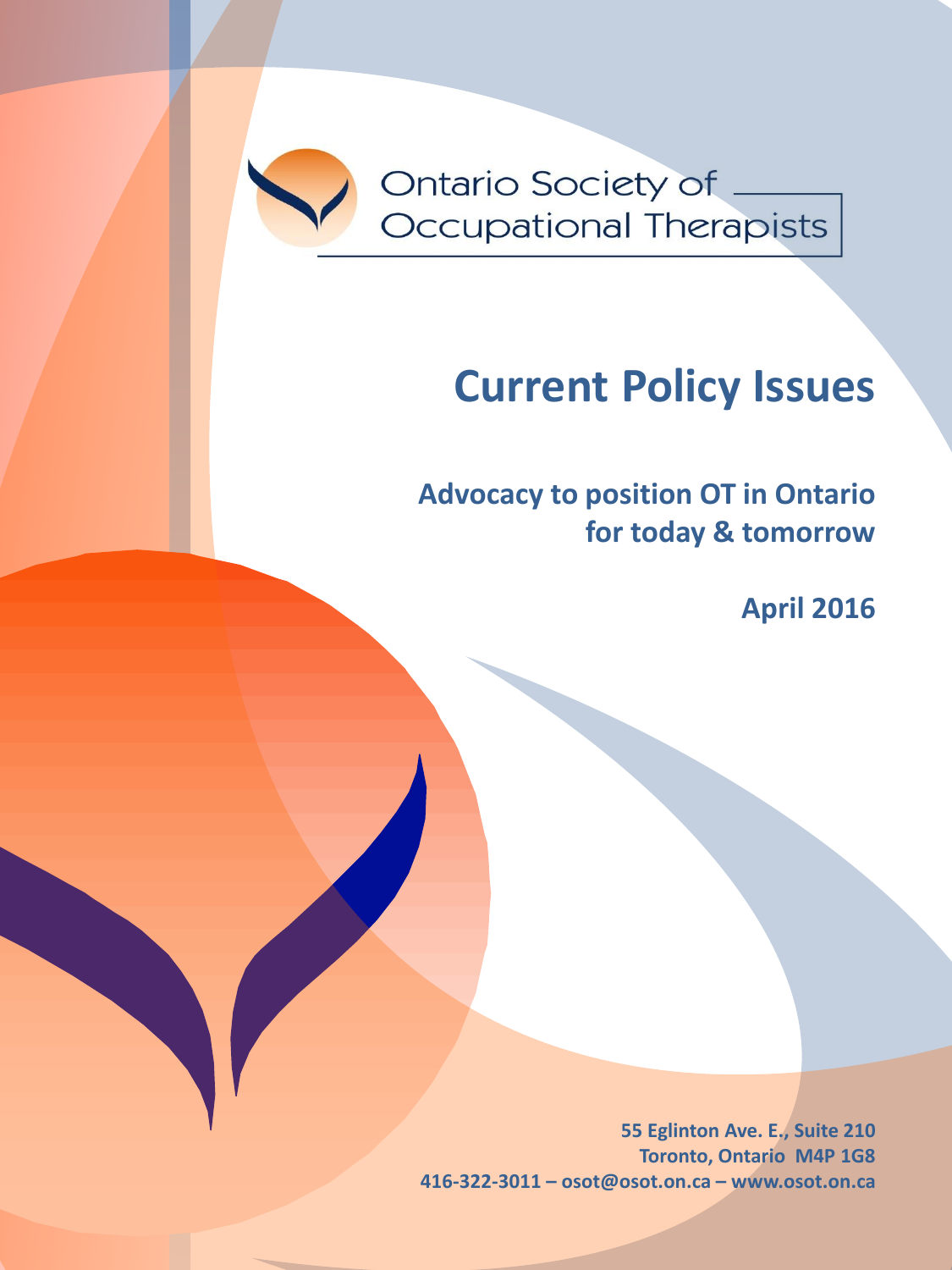# **OSOT's Policy & Advocacy Issues**

The policy and advocacy issues that OSOT addresses are directed by the Society's [Strategic Plan](http://www.osot.on.ca/imis15/OSOT/About/Strategic_Plan/OSOT/About_Pages/Strategic_Plan.aspx?hkey=eaef7838-9bf5-4757-a25f-c91fdad7c81b) and the [Advocacy Strategy](https://www.osot.on.ca/imis15/CMDownload.aspx?ContentKey=659f6e12-e0c2-4000-8e72-bca7bb9ec0bb&ContentItemKey=027bfacc-929d-4775-9a0e-3a3e9fab6c04) approved each year by the Board of Directors. With a mission to lead by providing vision, voice, visibility & value for Ontario occupational therapists, advocacy is a core activity of the association. The diversity of practice focus and environment of occupational therapists in the province imposes a responsibility to monitor the activity and policy direction of at least 12 provincial ministries. OSOT's capacity to do so and to identify and respond to and engage with issues impacting OT is supported by a dynamic volunteer workforce, OSOT Teams. We, as Ontario OTs are indebted to their shared commitment, energy, expertise and passion!

OSOT's Advocacy Strategy identifies a commitment to address a proactive, profession-directed advocacy agenda as well as a commitment to monitor and respond to emerging policy issues directed by government, employers, health system stakeholders, etc. – all with a goal to achieve our visions that….

*OSOT is an essential voice that influences the health care conversation. Every member in our community takes action to make our vision for the profession in Ontario a reality. And…*

*Occupational therapy is a vibrant profession in Ontario that is well-known, respected, valued and easily accessible across the health care continuum.*

# **Monitor the issues that OSOT is addressing regularly to inform your OT practice and your personal advocacy activities.**

- Monitor the *Current News* column on the homepage of [www.osot.on.ca.](http://www.osot.on.ca/) OSOT posts news as it becomes available
- Monitor the *Current Issues* section of OSOT's Practice Sector Resource Pages in the Members Only section of the website.
- View OSOT's **[official responses, briefs and promotional documents](http://www.osot.on.ca/imis15/OSOT/Advocacy/Official_Documents/OSOT/Advocacy_Pages/Official_Documents_-_Position_Papers.aspx?hkey=17493cf7-0138-49cc-84fd-338dacd6107a)** & monitor OSOT's [recent advocacy meetings.](http://www.osot.on.ca/iMIS15/OSOT/Advocacy_Pages/OSOT_Advocacy_Meetings.aspx)
- Link with **[OSOT Sector Teams](http://www.osot.on.ca/imis15/OSOT/About/Teams___Representatives/OSOT/About_Pages/Committees_Teams.aspx?hkey=b67ce0f8-d3bd-4aa0-a353-3c1753f0aa38)** to relay your questions or input regarding emerging issues affecting your practice.
- Subscribe to your **LHIN bulletins and updates** to track health policy issues in your region. See [www.lhins.on.ca](http://www.lhins.on.ca/) to find your LHIN contact information.
- Set up a **[Google Alert](https://support.google.com/alerts/answer/4815696?hl=en)** to monitor key issues or topics of interest to you. News will come to your inbox!
- **[Contact OSOT](mailto:osot@osot.on.ca)** to identify your issues, concerns, perspectives on risks, opportunities …anytime!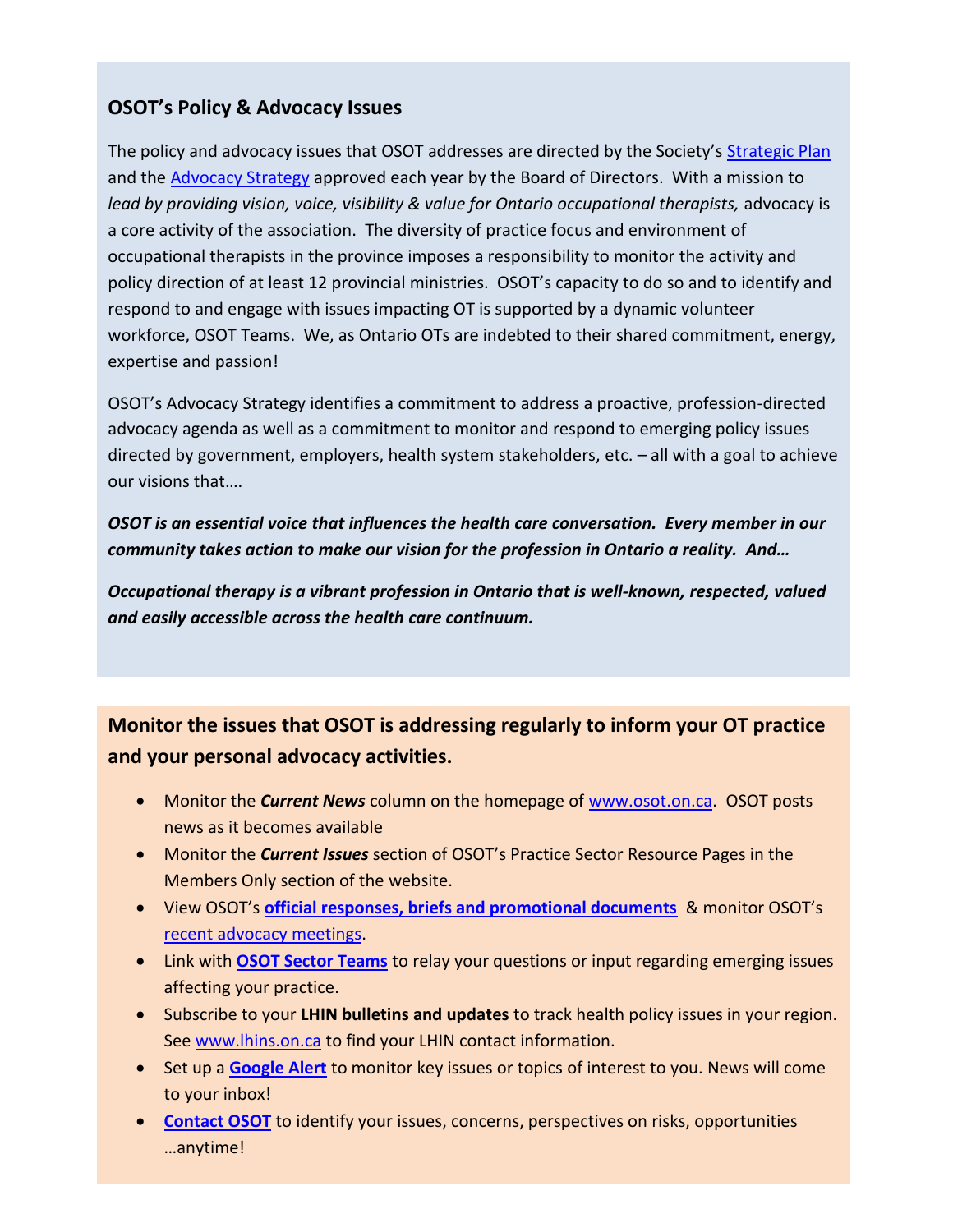# **ADVANCING OSOT'S ADVOCACY AGENDA**

OSOT's strategic plan identifies a platform for the following proactive advocacy initiatives to position occupational therapy in Ontario's evolving health care system and to assure Ontarians have access to occupational therapy services that support their health and well-being.

#### **Positioning OTs as Leaders in Seniors Care**

OTs have much to offer a health care system transitioning to more effectively meet the needs of an aging population and OSOT is promoting this message! View [OSOT's response to](https://www.osot.on.ca/imis15/CMDownload.aspx?ContentKey=c1f1f7ec-4183-4277-927b-6cf98b779645&ContentItemKey=91c15397-7cd7-46cd-92e4-4c44ae3f0360)  [Ontario's Senior Strategy Consultations, 2012.](https://www.osot.on.ca/imis15/CMDownload.aspx?ContentKey=c1f1f7ec-4183-4277-927b-6cf98b779645&ContentItemKey=91c15397-7cd7-46cd-92e4-4c44ae3f0360) OSOT has engaged an active government relations strategy over the past 3 years to promote occupational therapy and the diversity of contributions OTs can make to government and sector priorities. OSOT's advocacy messaging aligns well with key messages of Ontario's Action Plan for Seniors: *[Independence, Activity and](http://www.ontario.ca/seniors/ontarios-action-plan-seniors)  [Good Health.](http://www.ontario.ca/seniors/ontarios-action-plan-seniors)* OSOT promotional strategies have supported this advocacy agenda and have included; a [digital campaign promoting OT](http://tapology.ca/brand-strategy/ontario-society-of-occupational-therapists/) as a resource to home safety assessments, aligned with the government's introduction of the Healthy Home Renovation Tax Credit; stories of example on the [OTOntario website](http://www.otontario.ca/) and; a [2014 TV Commercial](http://otontario.ca/osot/tv) and subsequent 2015 digital campaign promoting OT as a resource to seniors living safely at home.

#### **Advocating for Increased Access to Community-Based Occupational Therapy**

OSOT's proactive advocacy agenda positions occupational therapy at the forefront of a health system transitioning to an increased focus on community-based care; a system with goals to promote health and wellness, minimize emergency and hospital admissions and promote safe aging at home. Ontarians need increased access to publicly-funded community-based OT services. The Society has undertaken an aggressive government relations strategy over the past three years to promote recommendations that Ontario's home care system must assume a more "enabling" or restorative care approach – a shift in approach from the "caring for" models of service delivery our current home care system exemplifies. Occupational therapy is positioned as a solutions-focused facilitator and contributor to such a focus that we believe can more effectively promote health and well-being, support seniors to age at home both safely and with an enriched quality of life, and can contribute meaningfully to health system efficiency by reducing or delaying requirements for long-term care or dependence on personal support. View OSOT's positioning documents that have supported these meetings:

- [Supporting Successful Aging at Home](https://www.osot.on.ca/imis15/CMDownload.aspx?ContentKey=bd7a8897-6810-4868-8ad5-ea57a77d6f04&ContentItemKey=fbd18c8f-6ad0-4e06-9834-9129745b70d0)
- [Supporting Independence in Chronic Disease Management](https://www.osot.on.ca/imis15/CMDownload.aspx?ContentKey=5688a59d-3de1-4c40-a391-096d90123174&ContentItemKey=e0006236-858d-4c5b-b8ce-59bfdf7b0e78)
- [Supporting Successful Rehabilitation & Transitions from Hospital to Home](https://www.osot.on.ca/imis15/CMDownload.aspx?ContentKey=a9a7c256-4df4-4a84-a346-398f4a2d43dd&ContentItemKey=03d14a51-afce-4792-828f-70ad2ce25d6d)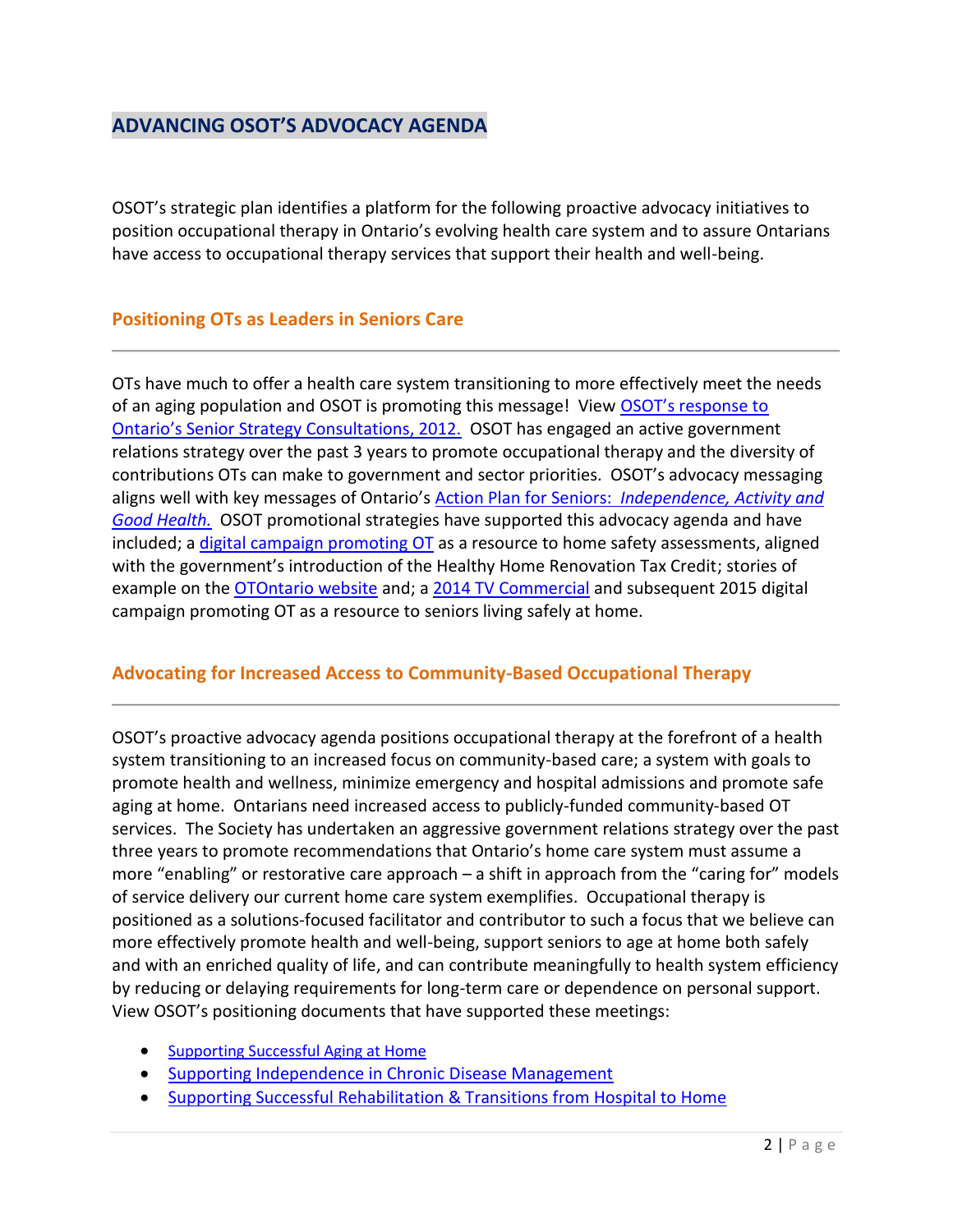In 2013, OSOT commissioned an international jurisdictional review of community-based OT services and models for service delivery. This report identifies interesting exemplars in Australia, New Zealand, Great Britain and Denmark which have informed our advocacy. OSOT has positioned exemplars from this review, such as the Home Independence Program

OSOT's work in response to developments in the Home and Community sector and in the primary care sector supports this advocacy priority. In light of the potential for significant transformation in these sectors, OSOT is poised to position occupational therapy as an important resource to Ontarians across the health care continuum from primary care to longterm care. Current options for integration of community based services with hospitals, primary care, etc. such as bundled care (integrated funding models), community hubs, HealthLinks, interprofessional teams focused on specific populations, etc. are all models through which occupational therapists could be meaningfully engaged .

# **Achieving Extended Health Insurance Coverage for Occupational Therapy**

The lack of coverage of OT services by many extended health insurance plans was identified as a critical priority of OSOT members in the 2013 strategic planning process. Attention to this issue has been identified as a priority advocacy issue to be addressed, if possible, with our nation-wide partner OT associations. An early focus, unique to Ontario, is the promotion of inclusion of OTs providing psychotherapy services under plan provisions for psychotherapy coverage. This advocacy opportunity is supported by the pending proclamation of the controlled act of psychotherapy which OTs will be authorized to perform. Regretfully, delay in proclamation has to date deferred attention to this advocacy priority.

# **Advocating for an Expanded Scope of Practice for OT in Ontario**

In partnership with the College of Occupational Therapist of Ontario and the 5 Ontario OT academic programs, OSOT is leading the profession's review and advocacy for an expanded scope of practice for the profession under the *RHPA.* This multi-year project commenced in 2009 and has to date included extensive consultation with Ontario OTs, a referendum confirming that OTs wish to proceed with advocacy for anew scope statement and proposed authority for additional controlled acts. See most recent [Update Communique.](http://www.osot.on.ca/imis15/CMDownload.aspx?ContentKey=320a478d-e417-4f00-b7ce-3905b702d88f&ContentItemKey=b78e65a4-b1b9-4f9a-b2b0-b6ab5ef4c503) The project is now in the phase of building the evidence base to support a formal proposal and advocacy to government. This has to date included; extensive literature reviews, the commission of an economic analysis of proposed changes, and recommendations that OTs demonstrate their desire/need to perform controlled acts by seeking delegation from authorized professionals.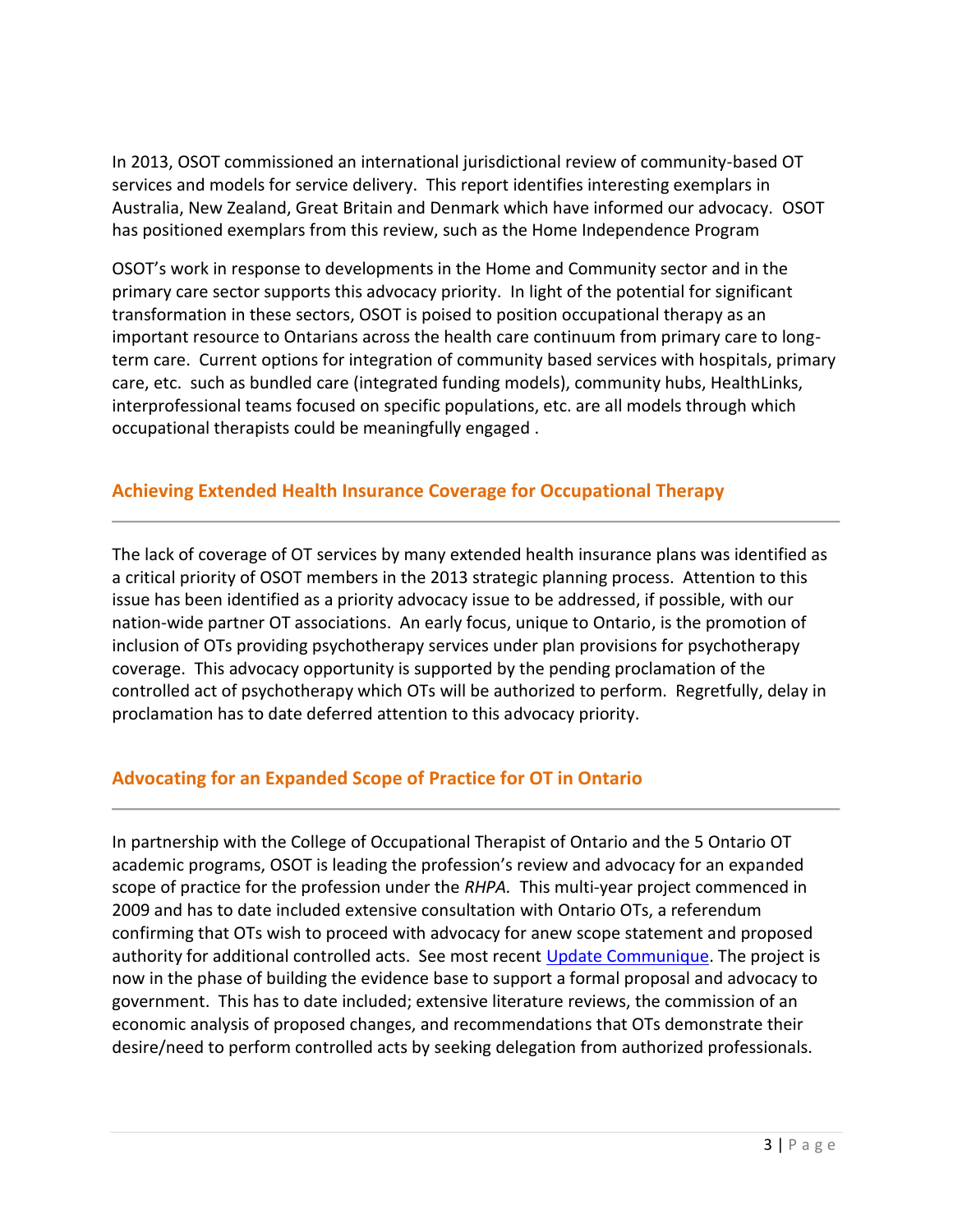# **RESPONDING TO HEALTH SYSTEM CHANGE & POLICY INITIATIVES**

Being nimble and able to respond to both emerging trends and specific policy initiatives affecting the practice of occupational therapy in Ontario is important to the achievement of OSOT's visions for the Society and the profession in Ontario. The following represent key policy issues the Society is addressing:

#### **Ontario's 2015 Action Plan for Health Care –** *Patients First*

Dr. Eric Hoskins, Minister of Health and Long-Term Care introduced government's new *[Patients](http://health.gov.on.ca/en/ms/ecfa/healthy_change/docs/rep_patientsfirst.pdf)  [First: Ontario's Action](http://health.gov.on.ca/en/ms/ecfa/healthy_change/docs/rep_patientsfirst.pdf) Plan for Health Care* in February 2015. The plan focuses on 4 goals to increase access to better and more coordinated care, and ensure the health care system is sustainable for generations to come;

- 1. **ACCESS:** Providing patients with faster access to the right care,
- 2. **CONNECT**: Connecting people with the services they need to receive better coordinated and more integrated care in the community, closer to home,
- 3. **INFORM:** Providing people with the education, information and transparency they need to make the right decisions about their health, including:
- 4. **PROTECT:** Protecting our universal public health care system for generations to come, ensuring that decisions are based on value and quality, including:

OTs will recognize a continuation of the key themes and directions of the 2012 Action Plan for Health Care and will welcome the additional increased attention to the voice and input of patients into their health care decisions and system organization. Further, OTs are well advised to review the specific proposed action plans as they relate to their focus of practice and practice environment – these will be government directions over the next 3 years. Key initiatives of interest to OTs include foci on interprofessional primary care, mental health and addiction services, dementia care and supports, increased rehabilitation for seniors, home and community care transformation, attention to palliative care. OSOT's [Strategic Advocacy](https://www.osot.on.ca/imis15/CMDownload.aspx?ContentKey=659f6e12-e0c2-4000-8e72-bca7bb9ec0bb&ContentItemKey=027bfacc-929d-4775-9a0e-3a3e9fab6c04)  Agenda  $2014 - 15$  is well aligned with these priorities.

#### *Patients First: a proposal to strengthen client-centred health care in Ontario*

In December 2015, Health Minister Eric Hoskins released a discussion document for consultation that proposes significant health system restructuring aimed at giving patients better access to care no matter where they live. The proposal aims to transform Ontario's health care system and to integrate primary care, home and community care, acute care,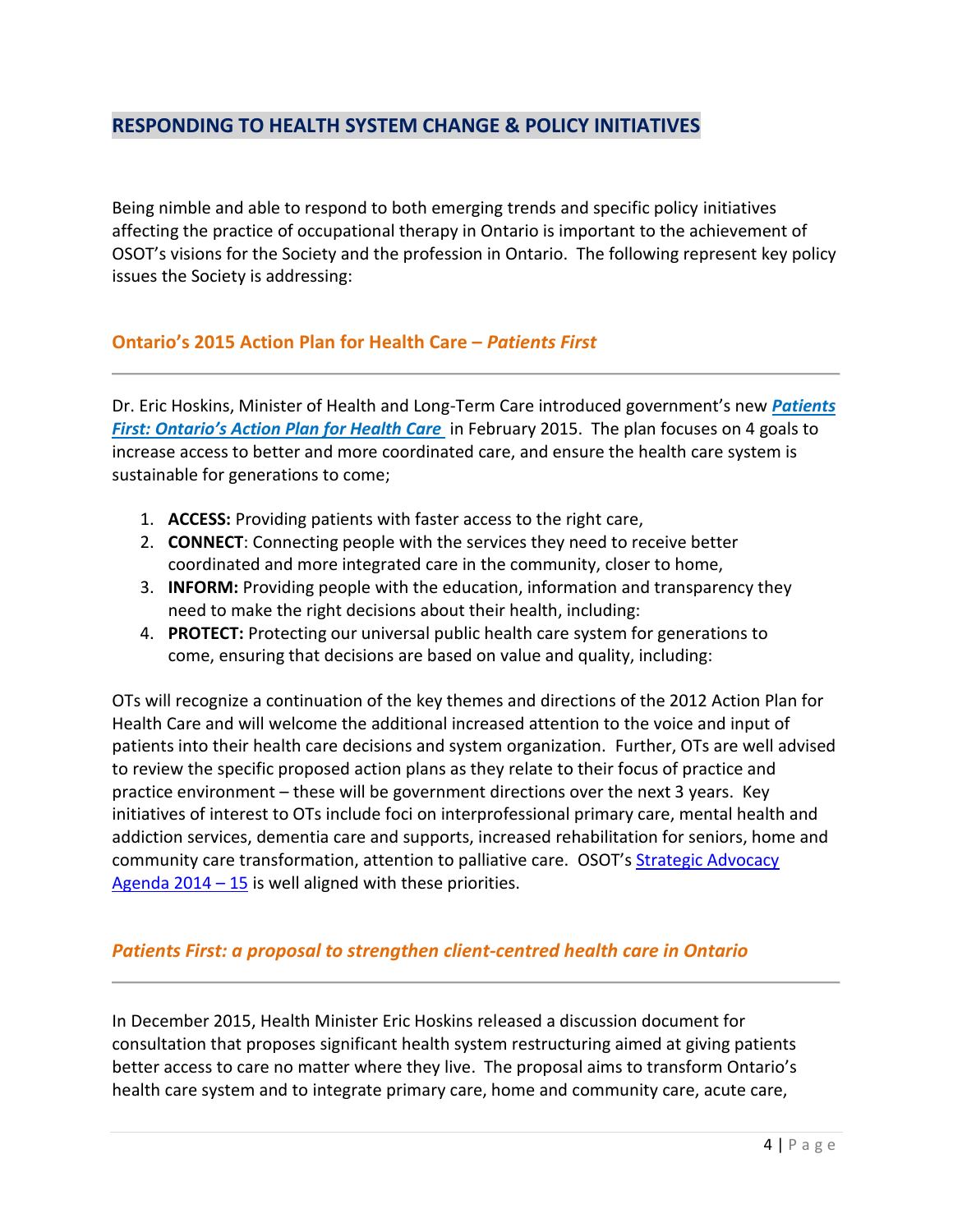mental health and addiction services and public health across the entire health care system. The proposal speaks to dissolution of Community Health Integration Networks, restructuring administration coordination of home care services under the Local Health Integration Networks (LHINs) with coordinator roles or system navigators potentially housed in primary care organizations. Special attention would be give to indigenous peoples, Franco-Ontarians, newcomers to Ontario and people who experience mental health and addiction challenges as these populations are to presently experience inequitable access to health care services.

OSOT has responded to the high level proposal communicating general support for the goals and directions of the proposed transformation. Occupational therapists have long advocated for a more integrated health care system. This notwithstanding, the absence of detail leaves both potential for risk and a state of much uncertainty. [View the Society's advice and concerns](http://www.osot.on.ca/imis15/CMDownload.aspx?ContentKey=4fa793af-6dda-445f-b105-c201e60f94b1&ContentItemKey=98a6fea6-6d73-4b47-96e1-29d96ce6b9a6) about the proposed transformation agenda.

### **Home and Community Care Transformation**

In May 2015, Ontario's Ministry of Health and Long-Term Care introduced [Patients First: A](http://health.gov.on.ca/en/public/programs/ccac/roadmap.pdf)  [Roadmap to Strengthen Home and Community Care,](http://health.gov.on.ca/en/public/programs/ccac/roadmap.pdf) a three year plan to transform home and community care. The plan outlines 10 steps Ontario will take to achieve greater consistency in care, increased integration of services available, more support for caregivers and, ultimately, better access to the right care for those in need. This plan was informed by the report of the Ministry's Expert Group on Home and Community Care, [Bringing Care Home,](http://health.gov.on.ca/en/public/programs/ccac/docs/hcc_report.pdf) which was submitted further to an extensive review of the sector in the fall of 2014. (View OSOT's [submission to the Home & Community Care Review\)](https://www.osot.on.ca/imis15/CMDownload.aspx?ContentKey=b392a6af-7145-4448-abd5-cc8271334176&ContentItemKey=6f9b30af-f135-4686-b024-953432086982)

The goals of the Roadmap are to:

- 1. Develop a statement of values with a focus on patient- and caregiver-centred care
- 2. Create a Levels of Care Framework
- 3. Increase funding for home and community care
- 4. Move forward with Bundled Care
- 5. Offer self-directed care to give patients more control
- 6. Expand caregiver support
- 7. Enhance support for Personal Support Workers
- 8. Increase nursing services for patients with complex needs
- 9. Provide greater choice for palliative and end-of-life care
- 10. Plan for the future

Occupational therapists are important members of the interprofessional team that serves clients in the home and community care system. In recent years, OTs have expressed frustration that their capacity to add value and impact to their clients and the health care system in this sector has been minimized as a result of restrictions to visit numbers and client access to services. This new commitment to home and community care creates opportunities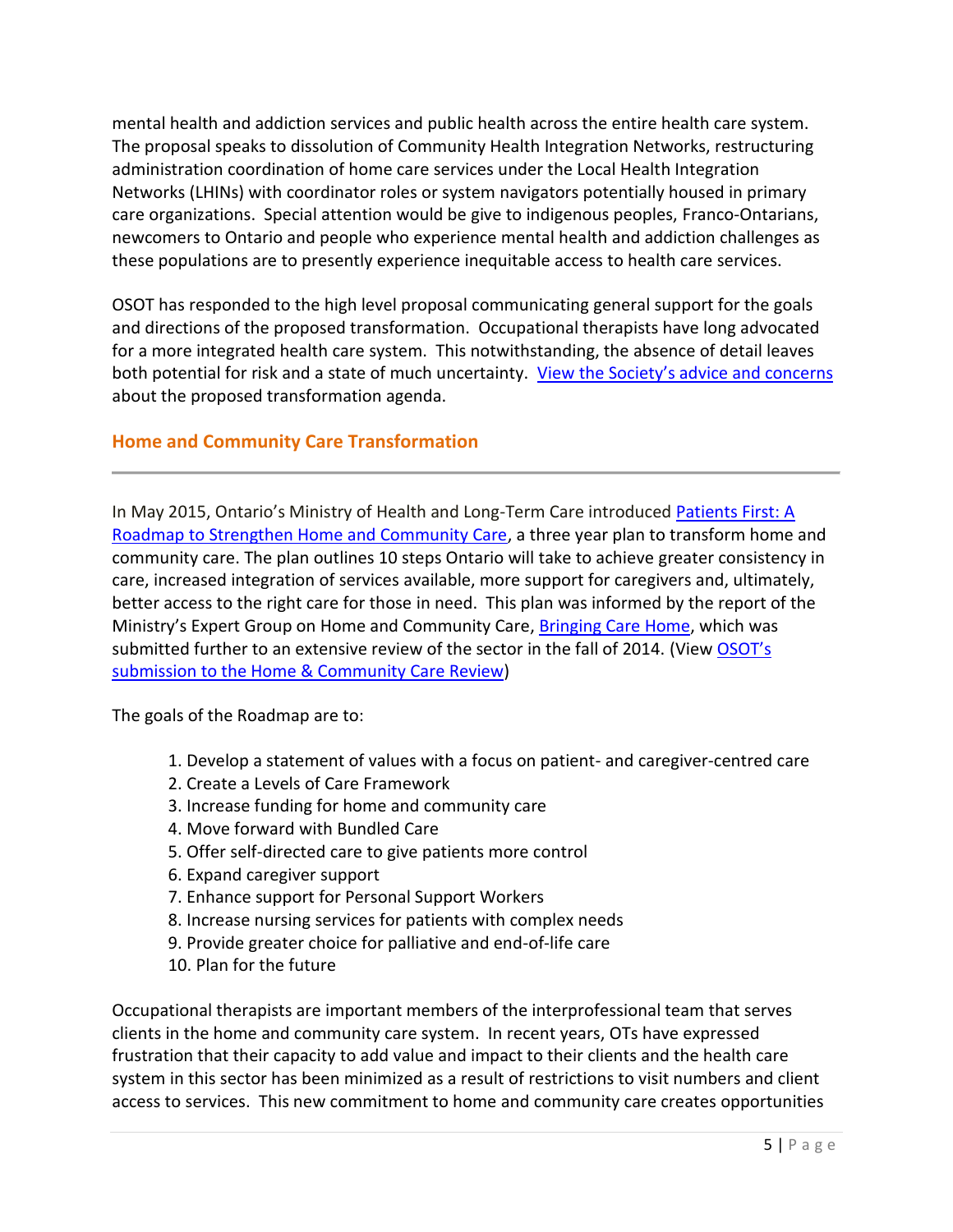for occupational therapists to participate in defining a new home and community care system, however we note that therapy professions are not mentioned in the document! OSOT has advocated for a home care system that supports a more "enabling" or restorative focus to support people to live life fully participating actively in occupations that are important to them and continues to promote OT as a part of the solution for home and community care. Special emphasis is placed on the roles OTs can play to support seniors aging at home, those living with chronic disease and/or dementia, and evidence based approaches to integrate OT and PSW services to minimize care support over the long term. To this end, OSOT has promoted models gathered from an international jurisdictional review, for example, the Home Independence Program introduced and studied in Australia and New Zealand and now piloted in a few Ontario CCACs. (See the positive [HIP Program evaluation in CW CCAC!](http://www.gtarehabnetwork.ca/uploads/File/bpd/2015/Presentations/RPP6_Home_Independence_Program_Karyn_Lumsden_Daniel_Ball.pdf))

The Home and Community Care Review did not, by directive, address structural aspects of the Home and Community Care system. However, 2015 [reports of the province's Auditor General](http://www.auditor.on.ca/en/reports_en/CCACs_en.pdf) shed light on concerns relating to the administration and use of public funds by Ontario's Community Care Access Centres and appear to have fueled health system transformation that will include dissolution of the CCACs. The Minister of Health has publicly stated that frontline services are critical to support Ontario's health care objectives and will be preserved….albeit, under a proposed new service delivery model under the LHINs.

View OSOT's response (developed in collaboration with community therapy partner associations) to the government's Roadmap for Home and Community Care [here.](http://www.osot.on.ca/iMIS15/OSOT/Advocacy_Pages/Official_Documents_of_2015_Members_Only.aspx)

# **Transformation of Ontario's Primary Care System**

At the same time as reviewing options for transformation of the home and community care sector, government is also considering the potentials for reform of the primary care system. In late 2013, the Ministry of Health and Long-Term Care (MOH) convened the Expert Advisory Committee on Strengthening Primary Health Care in Ontario to address current challenges in Ontario's primary care system. The MOH identified four policy questions of particular interest:

- attaching all Ontarians to a primary care provider,
- ensuring all Ontarians can obtain services from an inter-professional care team,
- improving integration of care among providers, and
- ensuring access after business hours and on weekends.

This committee was chaired by Dr. David Price, Provincial Primary Care Lead and Chair of the Department of Family Medicine at McMaster University. The Committee authored a report, *[Patient Care Groups: a new model of population based primary health care for Ontario](https://postmediawindsorstar2.files.wordpress.com/2015/10/primary_care_price_report.pdf)* which was publicly released on October 15, 2015. The report recommends a complete redesign of Ontario's primary care sector to engage a population-based model of primary care delivery, designed around Patient Care Groups (PCGs). The proposed PCGs would be fund-holding organizations that would be accountable to the MOH through the Local Health Integration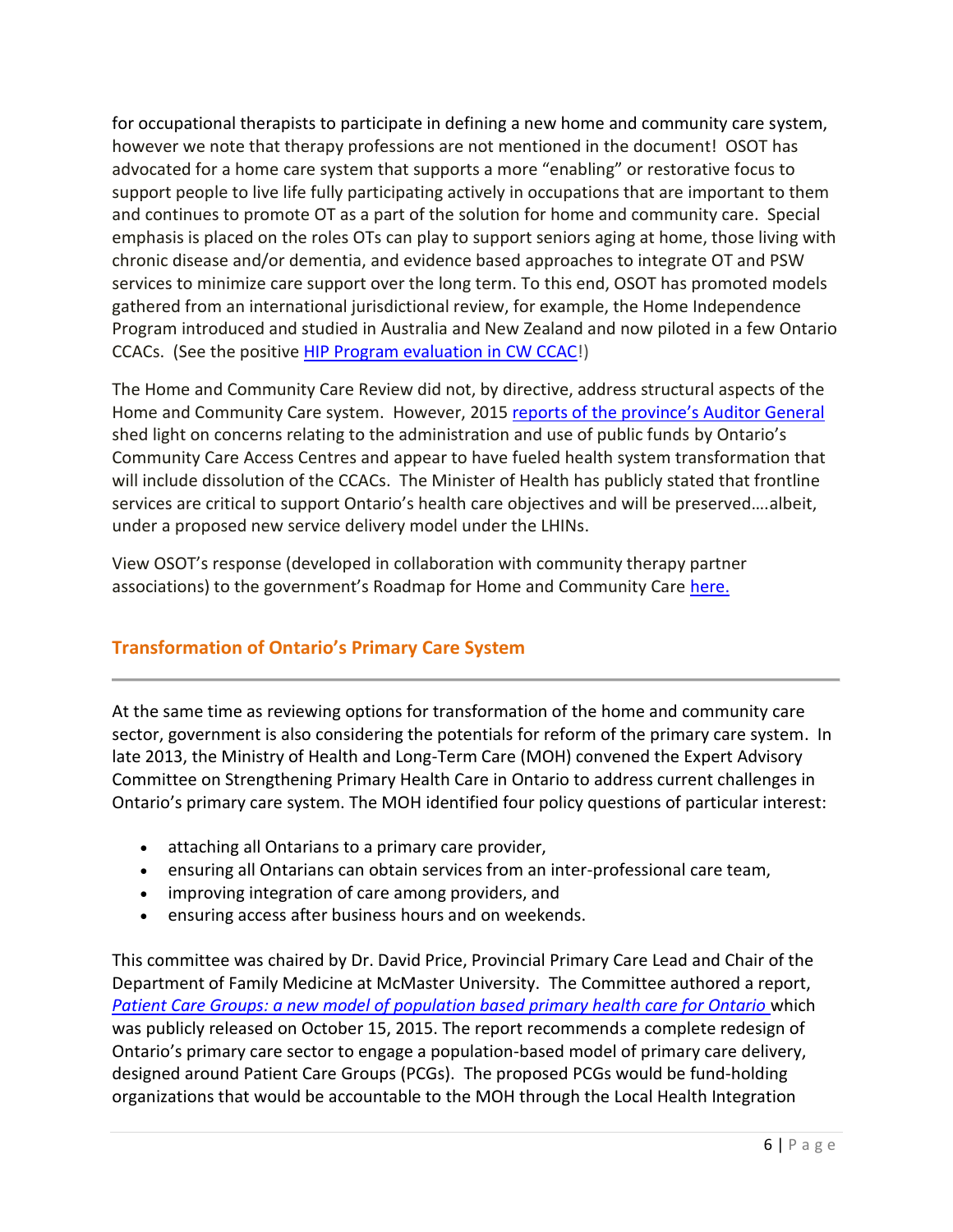Networks (LHINs). Citizens are assigned to a PCG based on geography, "akin to the assignment of public school students to the local school in their neighbourhood". Funding to each PCG would be on a per capita basis, "reflecting the demographics, geographic rurality of the population, socio-economic status, and projected health needs of the catchment area". The PCG then contracts with its local primary care providers, "honouring existing relationships and agreements currently in place", to deliver primary care services that would include physicians, nurses, and other health care professionals. The concept of interprofessional teams in primary care is asserted, however, details of how this would be implemented are scarce.

Health Minister Eric Hoskins reports that this report is one source of input the government is considering in its quest to improve Ontario's primary health care system.

Occupational therapists work across the province in interprofessional primary health care teams in Community Health Centres and Family Health Teams. However, saturation of OT into the primary care system remains limited, not all CHCs or FHTs engage OTs. Further, patients of family physicians who are not members of OT-supported FHTs or CHCs have no access to OT services. Reform of the primary care sector provides some opportunity for expansion of interprofessional services to meet needs of Ontarians. It should be underlined that the recommendations of the Price Report have not been formally adopted by the Ministry of Health and Long-Term Care, however, OTs could be well served by contemplating the risks and opportunities of potential reform in these directions. OSOT's [Primary Health Care Team i](http://www.osot.on.ca/imis15/OSOT/About/Teams___Representatives/OSOT/About_Pages/Committees_Teams.aspx?hkey=b67ce0f8-d3bd-4aa0-a353-3c1753f0aa38)s reviewing this report and will monitor and advise the board re implications for OTs in Ontario. Members are encouraged to forward any comments to the [Chair.](mailto:annemt@cogeco.ca)

# **Promoting OT Roles in Primary Care**

While potentials for change abound, OSOT continues to advocate and position OT for increasing roles in the province's primary health care sector. Since the 2010 funding approval for OTs in Family Health Teams we have seen a growing attention to the value OTs can bring to primary care. OSOT continues to promote occupational therapy services to [Family Health Teams,](http://www.health.gov.on.ca/en/pro/programs/fht/) Nurse [Practitioner-Led Clinics, Aboriginal Health Access Centres](http://www.health.gov.on.ca/en/common/system/services/npc/) an[d Community Health Centres.](http://www.health.gov.on.ca/en/common/system/services/chc/default.aspx) [OSOT's Primary Health Care Team](http://www.osot.on.ca/imis15/OSOT/About/Teams___Representatives/OSOT/About_Pages/Committees_Teams.aspx?hkey=b67ce0f8-d3bd-4aa0-a353-3c1753f0aa38) supports OTs working in primary care and facilitates activities that promote role development and access to OT. For example, OSOT has participated in the province's Low Back Pain Strategy which has focused on the development of pilots of evidencebased care for LBP to achieve better outcomes, improved quality and efficiency in LBP management and decrease inappropriate utilization of health care resources (e.g. imaging). The [Inter-professional Spine Assessment and Education Clinics \(ISAEC\) p](http://www.isaec.org/)ilots are underway in Hamilton, Toronto and Thunder Bay and the [Primary Care Low Back Pain Pilots](http://health.gov.on.ca/en/pro/programs/ecfa/action/primary/lb_primary.aspx#_ga=1.93731677.1934376032.1427729809) are enabling interprofessional teams which can include OTs to develop cost-effective management of low back pain. Work in Ontario's primary care system is also linked to OSOT's priority to position OTs in seniors care as much of the primary care system is focused on managing the needs of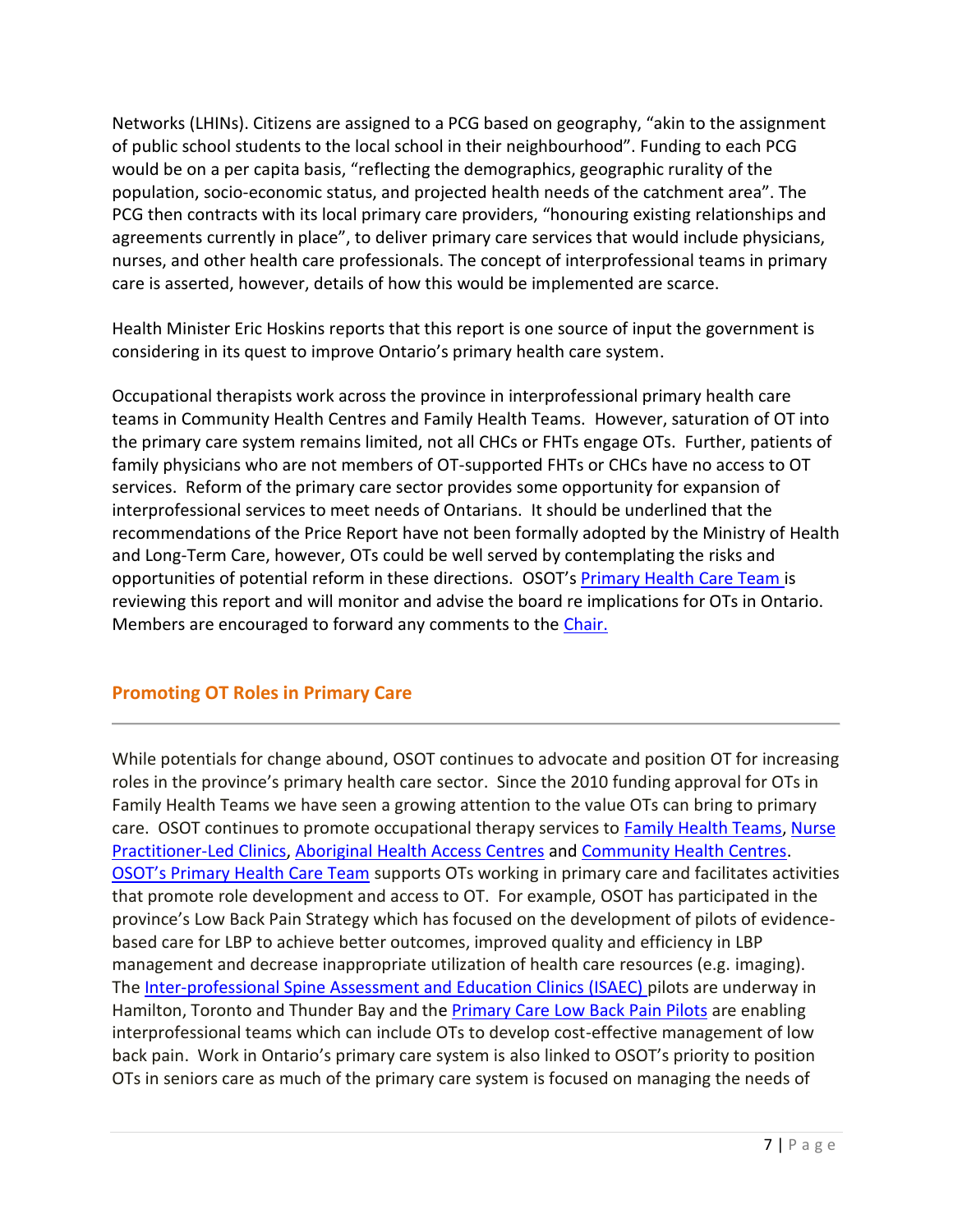our aging population. OSOT's [Primary Health Care Team](http://www.osot.on.ca/imis15/OSOT/About/Teams___Representatives/OSOT/About_Pages/Committees_Teams.aspx?hkey=b67ce0f8-d3bd-4aa0-a353-3c1753f0aa38) has developed a network of OTs working in primary care and works to support this growing potential for practice.

### **Ministry of Health & Long-Term Care Assess & Restore Guideline**

The Ontario Ministry of Health & Long-Term Care released a new [Assess and Restore Guideline](http://www.health.gov.on.ca/en/pro/programs/assessrestore/docs/ar_guideline.pdf)  in 2015 which defines the elements of an Assess & Restore approach to care. It outlines expectations and defines the roles and responsibilities of LHINs, Health Service Providers, and care providers in delivering A&R interventions across five areas: screening, assessment, navigation and placement, care delivery and transitions home. Implementation of the Guideline is meant to;

- extend the functional independence of frail seniors and other people who live in the community for as long as possible;
- reduce the burden on caregivers by improving psychosocial and health outcomes for frail seniors and other people who live in the community; and
- help LHINs, HSPs and health care professionals adopt evidence-based clinical processes and interventions that are effective in improving the functional independence of community-dwelling seniors and other people.

Assess and Restore (A&R) interventions are short-term rehabilitative and restorative care treatments targeted to frail seniors at risk for hospitalization or admission to LTC who are deemed to have restorative potential. The Guideline targets access to 'facility-based' A&R interventions (i.e. hospital or Long-Term Care (LTC) home Convalescent Care Program (CCP) bed settings). OTs should play important roles in these restorative in-patient interventions and supports upon discharge home. The Rehabilitative Care Alliance has been mandated to coordinate/facilitate a two year implementation (March 2015 – 2017) of the Assess & Restore guideline across the province. OSOT is closely monitoring proposed implementation timelines over the next 2 years to provide input and to support members to ensure services are engaged at the local level. In the meantime, Assess & Restore Programs are being rolled out across several LHINs who have identified rehabilitation services as a priority for the seniors care strategies.

# **Rehabilitative Care Alliance**

The [Rehabilitative Care Alliance \(RCA\)](http://www.rehabcarealliance.ca/) is a provincial collaborative funded by Ontario's 14 Local Health Integration Networks and created to effect positive changes for rehabilitative care across Ontario. Working together with stakeholders to standardize rehabilitative care, the Alliance aims to not only improve long term clinical outcomes but also increase community capacity for rehabilitation so that people have access to rehabilitative care when and where they need it.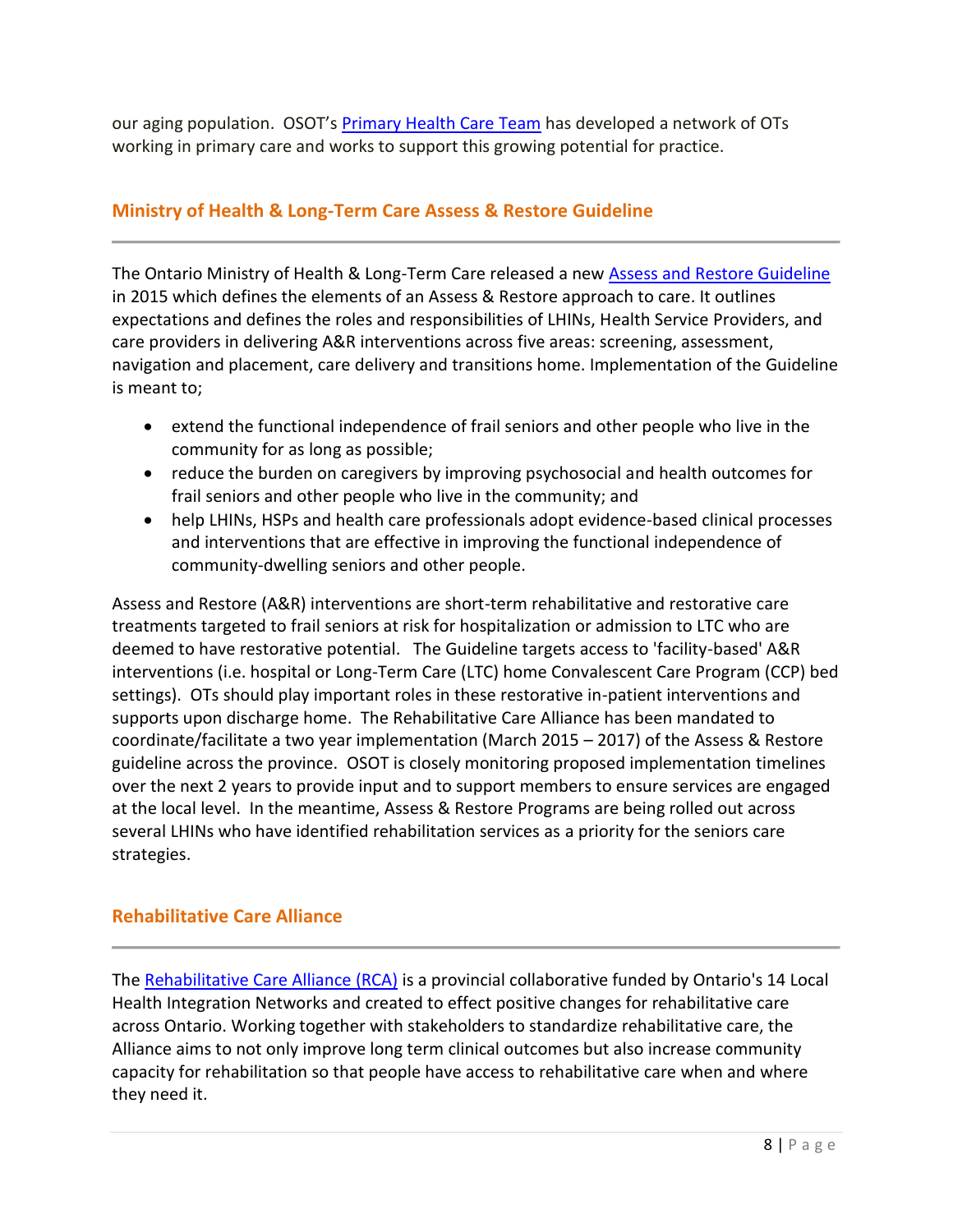With completion of the Rehabilitative Care Alliance's first two-year mandate, the Alliance released its final report and recommendations, *[Inspiring New Directions in Rehabilitative Care:](http://rehabcarealliance.ca/uploads/File/Final_Report_2013-15/RCA_Final_Report_2015__FINAL_.pdf)  [Rehabilitative Care Alliance](http://rehabcarealliance.ca/uploads/File/Final_Report_2013-15/RCA_Final_Report_2015__FINAL_.pdf) 2013 – 2015 Report.* The report outlines RCA recommendations for Local Health Integration Networks (LHINs) and Health Service Providers (HSPs) under the umbrella of five priority areas of focus: Definitions, Capacity Planning & System Evaluation, Frail Elderly/Medically Complex, an Outpatient/Ambulatory Rehab Minimum Data Set, and Planning Considerations for Re-Classification of CCC/Rehab Beds. The RCA recommendations are expected to result in system-wide improvements in rehabilitative care across the continuum.

OSOT has sat on the Advisory Groups for each of the 5 working groups and continues to have representation into the second mandate of the RCA and its key foci which include;

- Assess & Restore/Frail Seniors Medically Complex
- Outpatient/Ambulatory
- Rehabilitative Care System Evaluation
- Total Joint Replacement QBP
- Hip Fracture QBP

# **Ontario's Special Needs Strategy**

The Ontario government announced a commitment to develop a new Special Needs Strategy in April 2014 that will work to improve how families of children and youth with special needs (including physical, developmental and/or communications needs) access the services they need. The strategy identified in *Putting it All [Together:](http://www.children.gov.on.ca/htdocs/English/documents/topics/specialneeds/strategy/Webinar.pdf) A Strategy for Special Needs Services that Make Sense for [Families](http://www.children.gov.on.ca/htdocs/English/documents/topics/specialneeds/strategy/Webinar.pdf)* has 3 foci:

- 1. Identifying kids earlier and getting them the right help sooner including the development of a new developmental screen.
- 2. Coordinating service planning
- 3. Making supports and service delivery seamless Implementing integrated delivery of children's rehabilitation services so that: children have access to speechlanguage, occupational therapy, and physiotherapy services that are delivered seamlessly from birth to when they leave school.

OTs provide services to children with special needs in their homes, in Children's Treatment Centres and in schools through the province's School Health Support Program coordinated by the CCACs. OSOT is a member of the Special Needs Strategy Provincial Provider Table and represents an OT perspective to this collaboration with the Ministries of Children & Youth Services, Health & Long-Term Care and Education. OSOT's School[-based OT Team](http://www.osot.on.ca/imis15/OSOT/About/Teams___Representatives/OSOT/About_Pages/Committees_Teams.aspx?hkey=b67ce0f8-d3bd-4aa0-a353-3c1753f0aa38) is monitoring & addressing strategy evolution as is APACTS (the Alliance of Associations representing Community Therapy Providers) of which OSOT is a member. OSOT has developed a paper on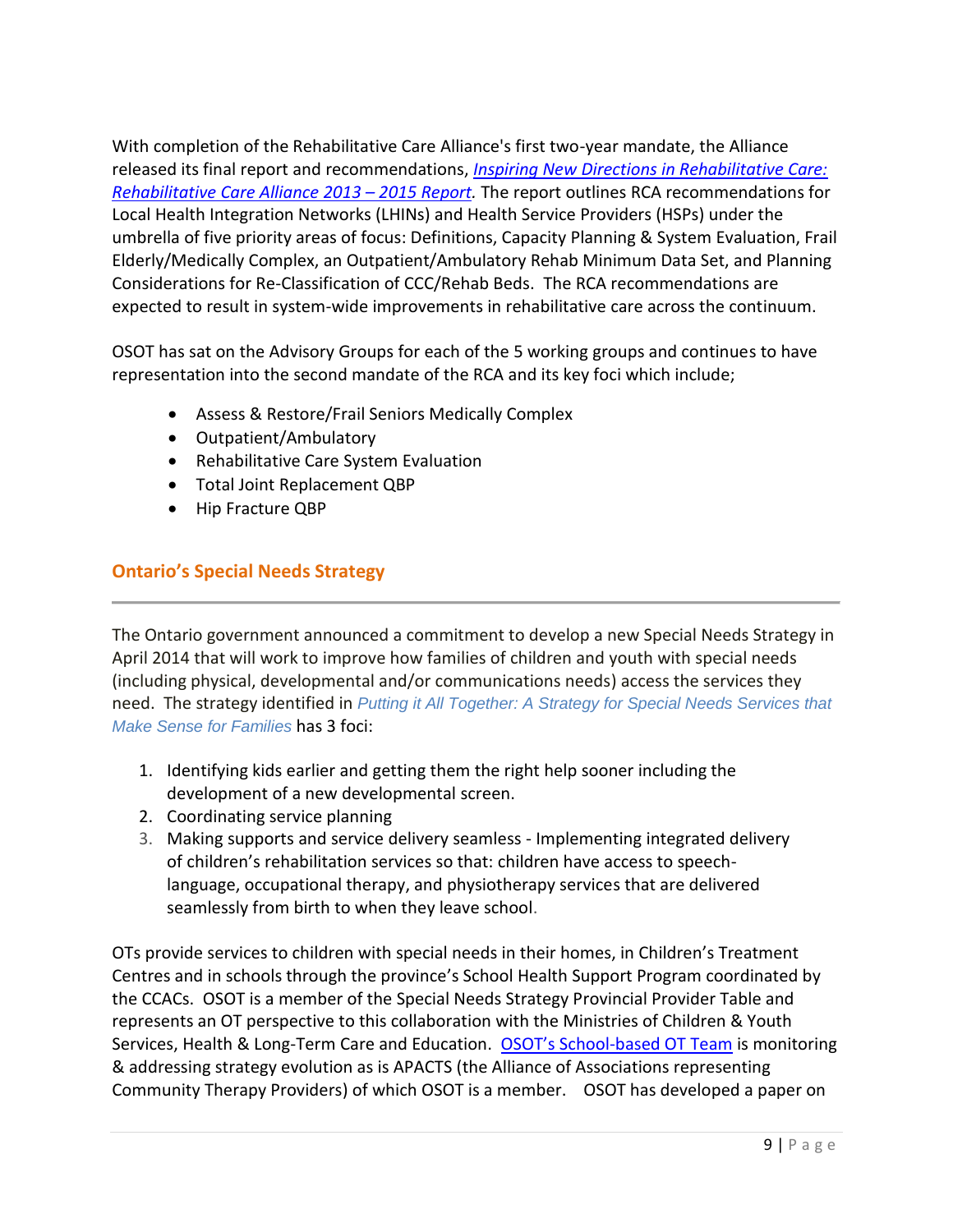OT roles with children and youth with special needs and their families which has been shared with regional planning tables who are addressing service delivery development for integrated rehabilitation services. View *[Occupational Therapy in the Ontario School System: Effective](http://www.osot.on.ca/iMIS15/OSOT/Advocacy_Pages/Official_Documents_of_2015_Members_Only.aspx)  [Strategies that fit with the Special Needs Strategy.](http://www.osot.on.ca/iMIS15/OSOT/Advocacy_Pages/Official_Documents_of_2015_Members_Only.aspx)* This document has been well received by both the 4 Ministries involved in the strategy and the local planning tables, in part because it promotes evidence-based strategies that target to increase capacity in the system. The *Partnering 4 Change (P4C)* model developed and researched in collaboration with CanChild has demonstrated significant impact on increasing both therapist and teacher experience and, most importantly, child outcomes.

The Strategy identifies 34 Regional Planning Tables for both the Coordinated Service Planning and Integrated Delivery of Rehabilitation Services tasks. Tables are expected to develop local solutions that will meet objectives and *best* serve the children and families at the centre of the strategy. To date, there is little known about final recommendations but deadlines for regional table proposals for Coordinated Service Planning were due June 15, 2015. It is expected that there will be regional variability and that coordinating functions may shift amongst stakeholders. Ministry decisions re proposals were to be made in the fall to facilitate the *beginning* of implementation by November 2015, however this work is delayed and no announcement date has been communicated.. The Integrated Delivery of Rehabilitation Services tables' deadline for proposals was October 2015. These proposals are also under review by the Ministries. It is expected that communication of feedback to local planning tables will occur in spring/early summer 2016 in order to enable regions to engage partnerships and planning for implementation of new service delivery models in the fall of 2017. We understand that there may be significant re-alignment of services.

The Ministries are also developing Program Guidelines which are intended to promote equity and consistency of service delivery across the province. OSOT has a representative to the Guideline Advisory Panel. It is expected that Program Guidelines will be circulated for some comment by June 2016.

OSOT recognizes that these strategy developments, while they hold potential for improved services to meet needs of children with special needs and their families, also promote a sense of instability amongst service providers in the sector. It is clear that change will happen, it is not clear what that change will be. OSOT advises members to be as informed as possible about discussion/developments at the local level and the strategy in general. The [Special Needs](http://specialneedsstrategy.children.gov.on.ca/)  [Strategy Website](http://specialneedsstrategy.children.gov.on.ca/) is the most current resource on all aspects of the strategy and includes robust Q & A pages. You will need to register to access this site but it's free.

#### **Assuring Access to OT Services in Long-Term Care Homes**

Further to the Physiotherapy Funding Reform of August 2013, access to OT services in LTC Homes has been severely restricted if not lost as a result of what the Ministry of Health and Long-Term Care describes as an unintentional consequence. While OSOT supported the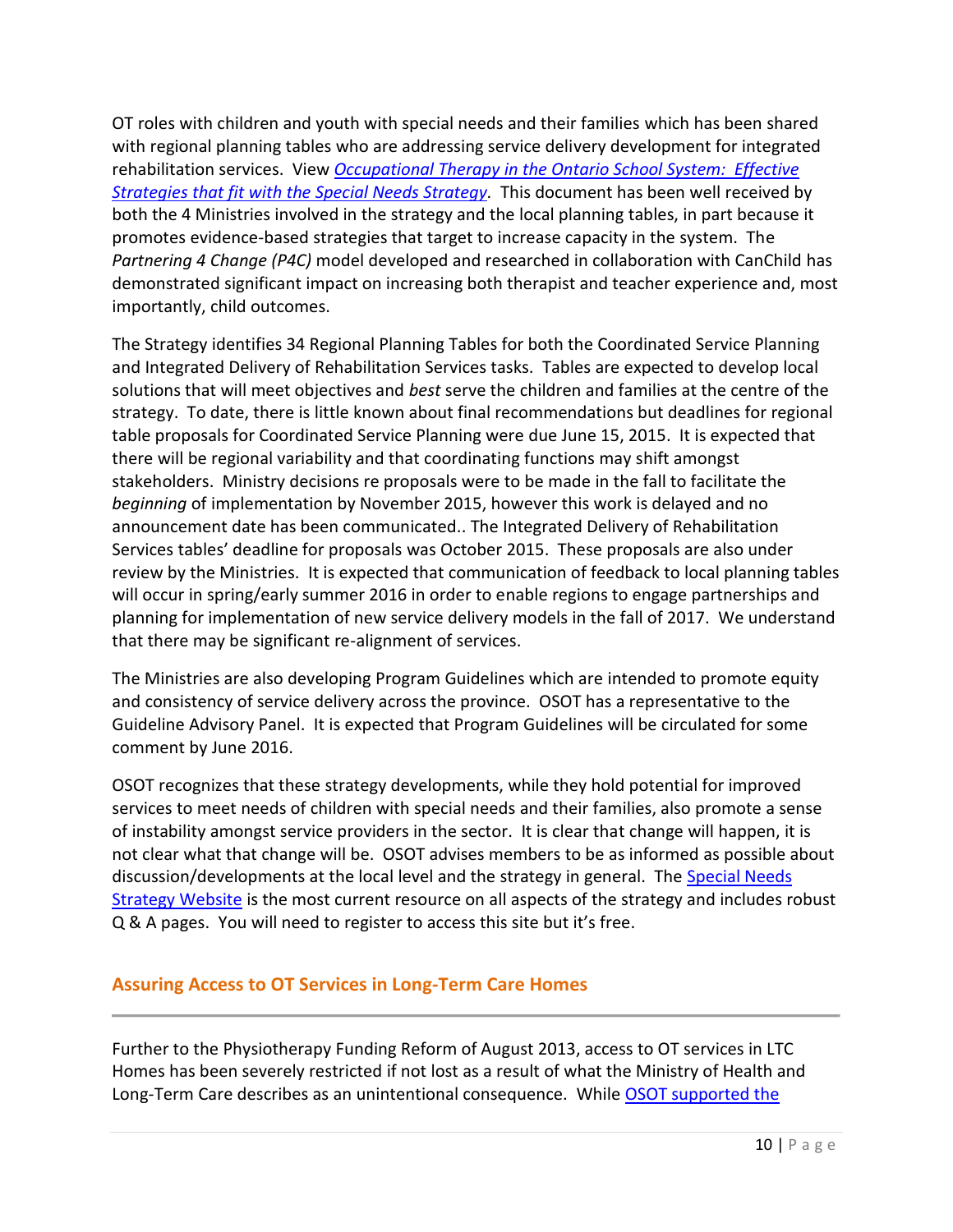[MOHLTC](http://www.osot.on.ca/imis15/CMDownload.aspx?ContentKey=bfc60b06-1646-43ce-9add-0d401c11e796&ContentItemKey=1d2c1677-99b4-4936-a9d3-c611dc8c1377) move to restructure PT funding in long-term care homes, it was with the understanding that attention to OT service access would be addressed. Such attention has not been forthcoming. The Society continues to advocate for effective models for service delivery to enable resident access to necessary OT services. OSOT's Long[-Term Care Homes Team](http://www.osot.on.ca/imis15/OSOT/About/Teams___Representatives/OSOT/About_Pages/Committees_Teams.aspx?hkey=b67ce0f8-d3bd-4aa0-a353-3c1753f0aa38) has been active in government relations meetings, review of literature and models in other jurisdictions, promotion of OT to the LTCH sector, and assisting in the development of advocacy documents such as:

- OSOT Briefing Note to MOHLTC *[Implications](http://www.osot.on.ca/imis15/CMDownload.aspx?ContentKey=bfc60b06-1646-43ce-9add-0d401c11e796&ContentItemKey=1d2c1677-99b4-4936-a9d3-c611dc8c1377) of PT Funding Reform on Access to OT Services* - [September](http://www.osot.on.ca/imis15/CMDownload.aspx?ContentKey=bfc60b06-1646-43ce-9add-0d401c11e796&ContentItemKey=1d2c1677-99b4-4936-a9d3-c611dc8c1377) 2013
- OSOT's January 2014 Submission to the pre-budget Consultation *[Assuring Necessary](http://www.osot.on.ca/imis15/CMDownload.aspx?ContentKey=5a013e4e-d687-4bed-88f9-09acf2e63d4a&ContentItemKey=02bdc8e8-7bcb-450c-a6d6-30ef53b88c94)  [Occupational Therapy Services for Residents of Ontario Long-Term Care Homes,](http://www.osot.on.ca/imis15/CMDownload.aspx?ContentKey=5a013e4e-d687-4bed-88f9-09acf2e63d4a&ContentItemKey=02bdc8e8-7bcb-450c-a6d6-30ef53b88c94)* January [2014.](http://www.osot.on.ca/imis15/CMDownload.aspx?ContentKey=5a013e4e-d687-4bed-88f9-09acf2e63d4a&ContentItemKey=02bdc8e8-7bcb-450c-a6d6-30ef53b88c94)
- OSOT [Communique to Support 2014 MPP Lobby](https://www.osot.on.ca/imis15/CMDownload.aspx?ContentKey=1a3a4aaa-4066-4975-be53-ad84d33f21cc&ContentItemKey=fd073ed5-0ceb-4b64-9be1-8371b9fd9e55) re Access to OT in LTC Homes -
- OSOT's March 2015 Submission to the Ministry of Health and Long-Term Care *[Occupational Therapy in Ontario Long-Term Care Homes: Strategies to Achieve Capacity](http://www.osot.on.ca/imis15/CMDownload.aspx?ContentKey=c7294dbd-fe33-48ad-bc77-48d6b7f5122f&ContentItemKey=7cdeb1f2-58c8-4b07-b076-c7f5c4b33043)  [to meet Resident Needs.](http://www.osot.on.ca/imis15/CMDownload.aspx?ContentKey=c7294dbd-fe33-48ad-bc77-48d6b7f5122f&ContentItemKey=7cdeb1f2-58c8-4b07-b076-c7f5c4b33043)*

At the request of the Minister Responsible for Seniors and the Association Minister of Health, OSOT has worked collaboratively with the professions of physiotherapy, speech-language pathology, dietetics and kinesiology to propose models for interprofessional teams to support resident needs in Ontario long-term care homes. In October 2015, *[Supporting Seniors across](http://www.osot.on.ca/imis15/CMDownload.aspx?ContentKey=b496a9a7-695b-42a5-9576-f4f0e54d3f2d&ContentItemKey=7d83e7a0-d8be-420d-9a08-c2ad45fcc870)  [Long-Term Care: building capacity for restorative care](http://www.osot.on.ca/imis15/CMDownload.aspx?ContentKey=b496a9a7-695b-42a5-9576-f4f0e54d3f2d&ContentItemKey=7d83e7a0-d8be-420d-9a08-c2ad45fcc870)* was submitted. This paper explores a number of options for the enhanced provision of interprofessional team services to seniors living in both long-term care homes and the community.

# **Auto Insurance Cost and Rate Reduction Strategy**

In the 2013 Budget government announced the **Auto Insurance Cost and Rate Reduction** [Strategy](http://news.ontario.ca/mof/en/2013/08/making-auto-insurance-more-affordable-for-ontario-drivers.html) with a goal to protect consumers and reduce car insurance rates by an average of 15% by 2015. A significant focus of the strategy is to crack down on fraud and to explore cost reduction initiatives. OTs working in the province's auto insurance sector experience impacts resulting from strategy initiatives, including:

# **Licensure of Clinics**

Licensure of health providers billing through the auto insurance sector billing system was introduced in December 2014 as a component of the Anti-Fraud Strategy. This has increased the cost of business for providers in the sector and imposes new regulatory standards and audits by the Financial Services Commission of Ontario. OSOT continues to monitor the impact on OT clinics and providers and has supported members with the preparation of a *[Health Service Provider Toolkit for FSCO Examinations/Audits.](http://www.osot.on.ca/imis15/CMDownload.aspx?ContentKey=c8234d38-73ad-4073-a774-b723d860099d&ContentItemKey=ff9fb94b-0102-4868-978c-614742b93f6f)*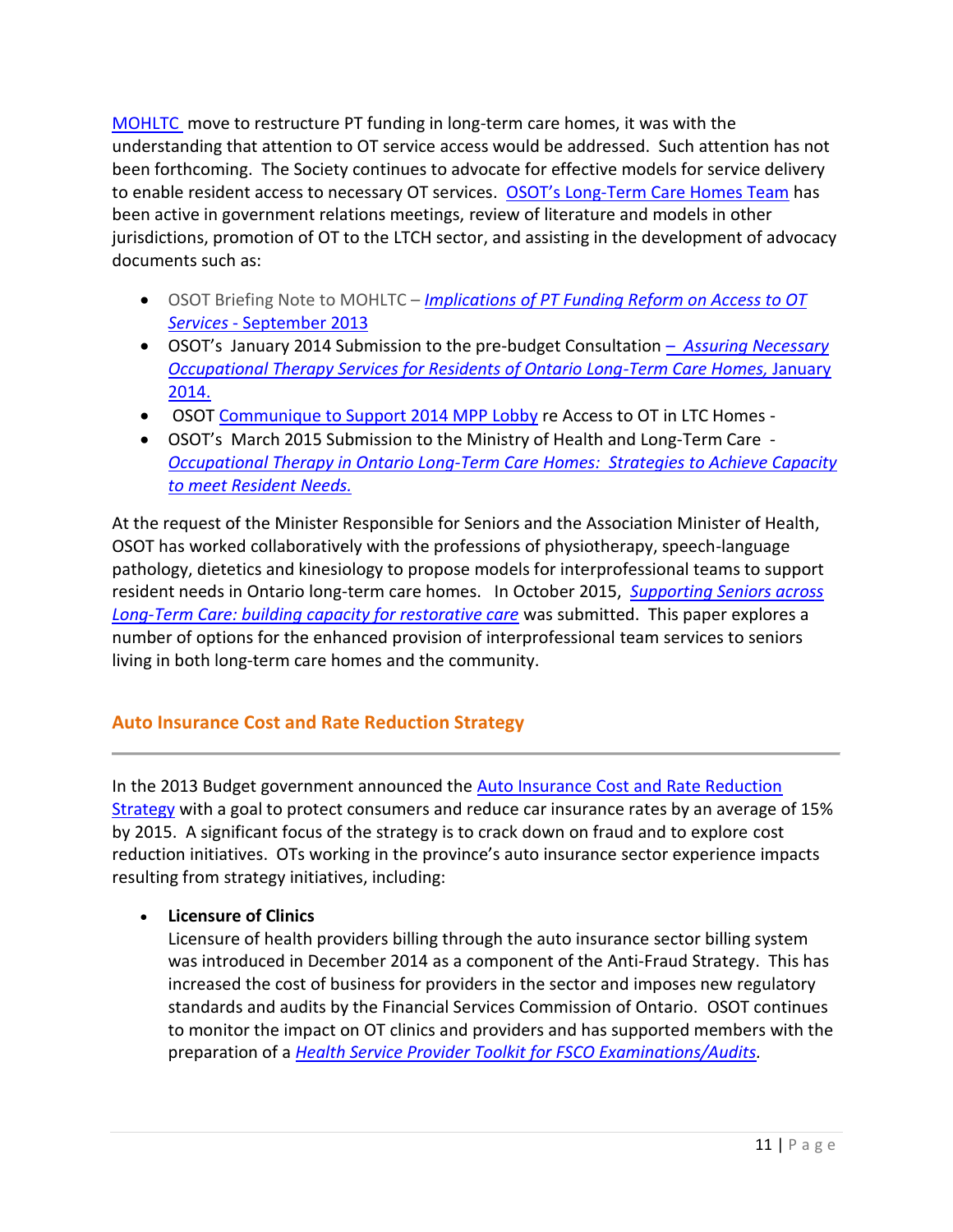#### **Budget 2015 Proposed Auto Insurance Coverage Reductions**

Ontario's [Budget 2015](http://www.fin.gov.on.ca/en/budget/ontariobudgets/2015/) introduced a commitment for further reform of the auto insurance product to achieve promised premium cutbacks for consumers. Proposed clawback of medical and rehabilitation benefits and attendant care are of significant concern to OTs who work primarily with the seriously and catastrophically injured. View OSOT's [Presentation to the Standing Committee on Finance & Economic Affairs](https://www.osot.on.ca/imis15/CMDownload.aspx?ContentKey=6fe23c1b-2d66-465e-9634-77b7a29225de&ContentItemKey=7f4d1e78-34b5-4c5b-bb17-abf9a68537de) who reviewed the bill prior to passage on June  $4<sup>th</sup>$ . The Ministry of Finance is consulting on regulatory changes to the *[Statutory Accident Benefits Schedule](http://www.osot.on.ca/imis15/TAGGED/News/Government_consults_on_Proposed_Changes_to_Auto_Insurance_Benefits.aspx)* to enact the new changes. OSOT will be responding by the June 29, 2015 deadline.

 **Review of Minor Injuries Guideline - Proposed Common Traffic Impairment Guideline** An extensive review of the scientific literature regarding the treatment of minor injuries (sprains/strains/whiplash) has resulted in a report and recommendations *[Enabling](https://www.fsco.gov.on.ca/en/auto/Documents/2015-cti.pdf)  [Recovery from Common Traffic Injuries: A focus on the Injured Person](https://www.fsco.gov.on.ca/en/auto/Documents/2015-cti.pdf)* developed by a multi-disciplinary team of experts. This draft guideline was released for consultation in August 2015. OTs are concerned that the draft guideline provides little exposure to occupational therapy. OTs are not, for example, identified as a profession that can initiate the guideline. View [OSOT's response to the Draft Common Traffic Guideline](http://www.osot.on.ca/imis15/CMDownload.aspx?ContentKey=50f414b4-689a-4551-baa8-c85d2c28e4d4&ContentItemKey=bc7b3871-9004-4d9c-a285-b1dc5474a051). We await further direction from the **Financial Services Commission of Ontario**.

#### **Assuring the quality of Assessment of Attendant Care Needs**

OT is one of 2 professions authorized to assess and identify auto insurance claimants attendant care needs. In this contentious benefit driven system, therapists are often in the middle of competing interests of claimant lawyers and insurers. Consistency and integrity of OT assessments is called to question when OT reports vary significantly for the same client. OSOT['s Auto Insurance Sector Team](http://www.osot.on.ca/imis15/OSOT/About/Teams___Representatives/OSOT/About_Pages/Committees_Teams.aspx?hkey=b67ce0f8-d3bd-4aa0-a353-3c1753f0aa38) has developed a [reflective practice](http://www.osot.on.ca/imis15/CMDownload.aspx?ContentKey=85978a1f-f945-48ae-9793-f669c095f747&ContentItemKey=1f4b513b-f610-4381-a16b-bae47f6374c1)  [resource](http://www.osot.on.ca/imis15/CMDownload.aspx?ContentKey=85978a1f-f945-48ae-9793-f669c095f747&ContentItemKey=1f4b513b-f610-4381-a16b-bae47f6374c1) and offered workshops, etc. however, there is a need to look further at how we can address reputational management in this field of practice. The Society is currently undertaking a survey of key stakeholders to inform future directions and exploring feasibility of course/continuing education options to more effectively support OTs.

#### **Exploring innovative models for treatment of Minor Injuries**

OSOT has funded the Auto Insurance Sector Team for a development project to explore an innovative model for OT intervention for claimants with minor injuries (sprains/strains) funded through the Minor Injury Guideline. It will be important to monitor the direction of the Common Traffic Guideline to see how and if the emerging Minor Injury Alternative Program could be incorporated into options available to support injured claimants.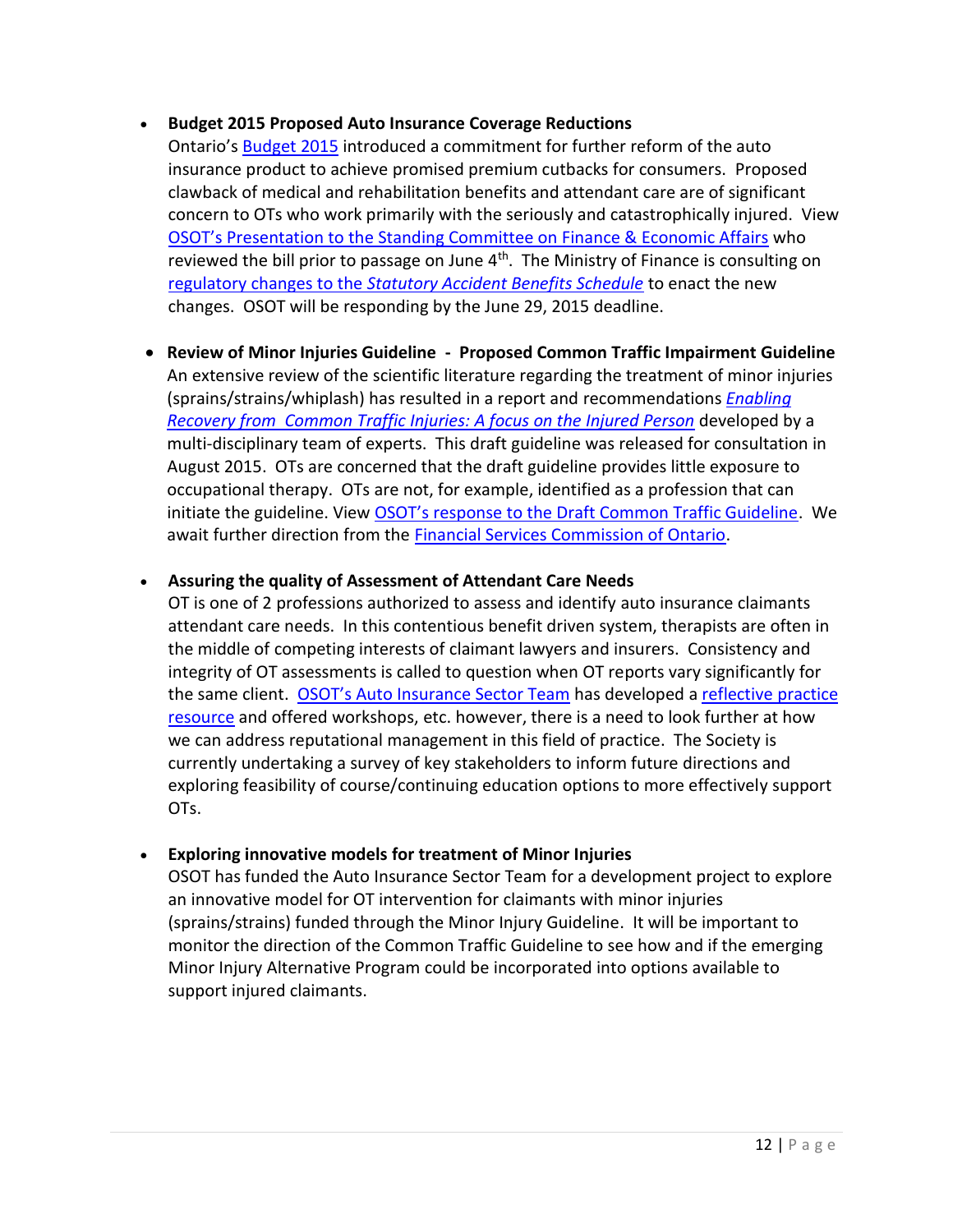# **Ontario Mental Health & Addictions Strategy – Phase 2**

In 2011, Ontario launched *[Open Minds, Healthy Minds](http://www.health.gov.on.ca/en/common/ministry/publications/reports/mental_health2011/mentalhealth_rep2011.pdf)*: Ontario's Comprehensive Mental Health and Addictions Strategy, a 10-year strategy to deliver mental health and addictions services to Ontarians in an integrated, coordinated and effective way.

The first three years of the Strategy included a \$93 million investment that focused on children and youth. Building on the first phase of the Strategy, Phase 2 expands to improve transitions between youth and adult services, and to invest in improved services and care for Ontarians of all ages who have mental illness and addictions. Government has announced additional investments of over \$65 million in 2014–15, growing to about \$83 million annually by 2016–17, to ensure that the expanded Strategy will help to ensure Ontarians and their families have better access to quality services and supports for their mental well-being.

5 Pillars of the next phase of the Mental Health and Addictions Strategy include:

- **1. Promoting Mental Health, Resiliency and Well-being by:** 
	- Expanding proven programs to promote mental health in schools and the workplace.
	- Using public health expertise and programming for mental health promotion and addictions prevention.

#### **2. Ensuring Early Identification and Intervention by**:

- Using virtual applications to enable people with mental illness and addictions to access services.
- Expanding and tailoring training programs, mentorship and support led by service providers.
- Increasing access for self-help and early intervention by expanding on existing programs.

#### **3. Expanding Housing, Employment Supports and Diversion and Transitions from the Justice System by:**

- Increasing supportive housing for people with mental illness and addictions who are homeless or at risk of homelessness.
- Expanding effective workplace mental health programs.
- Expanding initiatives to reduce contact with the justice system.

#### **4. Providing the Right Care, at the Right Time, in the Right Place by:**

- Developing integrated service coordination across Health Links and Ministry of Children and Youth Services lead agencies, and strengthening coordination between service collaboratives and Health Links.
- Addressing gaps for youth who are using harmful substances.
- Developing innovations in patient care for people suffering from simultaneous mental and physical illness.
- **5. Funding Based on Need and Quality by:**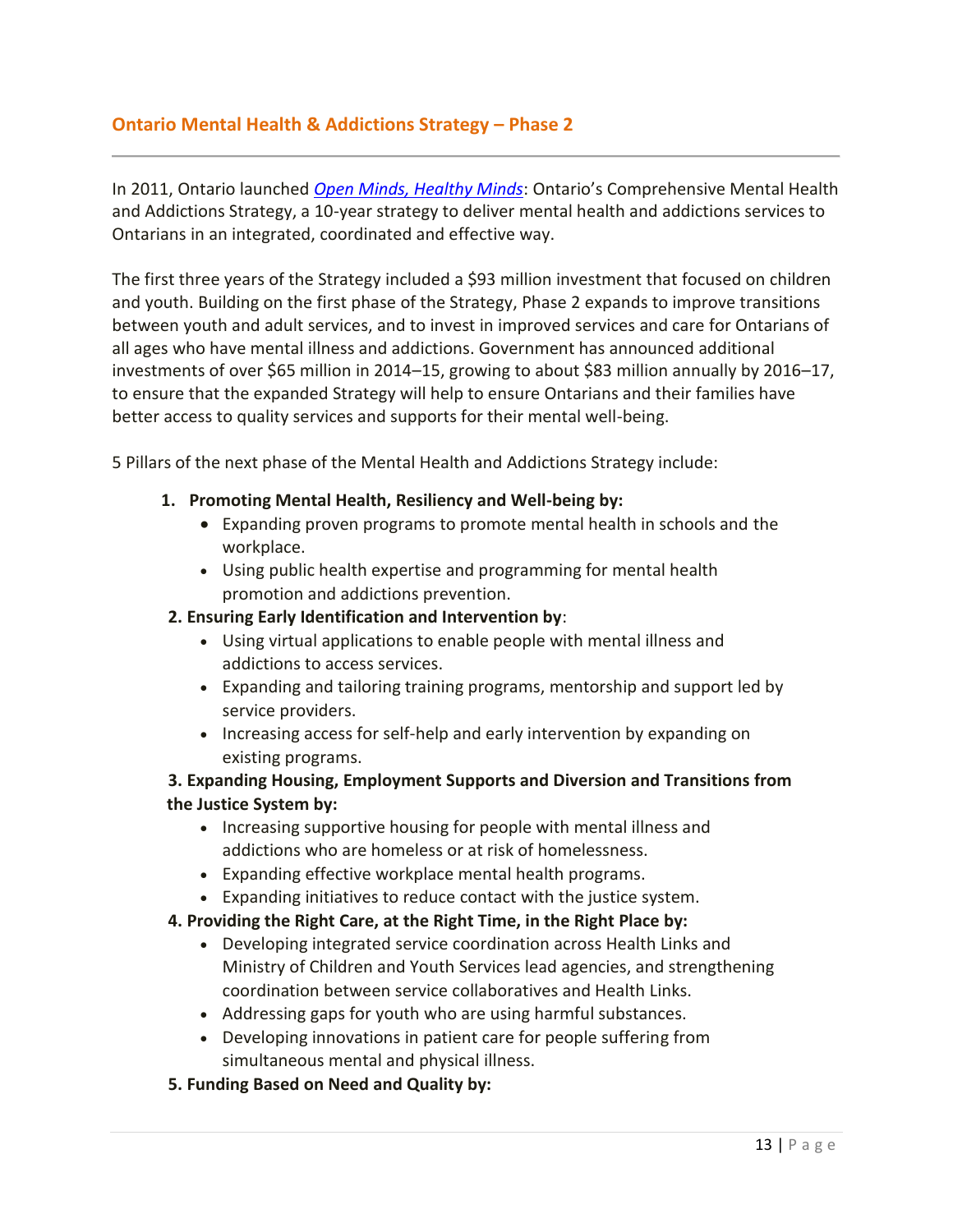Establishing a new funding model linked to population need, quality improvement and service integration. Ontarians can expect better access to high-quality services delivered consistently wherever they receive them.

### [View a Ministry of Health powerpoint presentation on the Strategy achievements to](http://www.osot.on.ca/imis15/CMDownload.aspx?ContentKey=639a5a0d-96e2-4cc4-8812-55780a29d10e&ContentItemKey=0e8ac09c-cbce-405c-8d3e-517fca6ff538)  [date and Phase 2.](http://www.osot.on.ca/imis15/CMDownload.aspx?ContentKey=639a5a0d-96e2-4cc4-8812-55780a29d10e&ContentItemKey=0e8ac09c-cbce-405c-8d3e-517fca6ff538)

Occupational therapists are important mental health professionals who have much to contribute to the goals and strategies identified in this next phase of the province's mental health strategy. There appear to be good synergies with the current priorities. OTs are encouraged to communicate and advocate their services relating to the identified priorities above. OSOT's [Mental Health Sector Team](http://www.osot.on.ca/imis15/OSOT/About/Teams___Representatives/OSOT/About_Pages/Committees_Teams.aspx?hkey=b67ce0f8-d3bd-4aa0-a353-3c1753f0aa38) is reviewing the Phase 2 commitments to determine potential actions of OSOT to support positioning of OT within the new directions of the strategy. Members are encouraged to forward their comments and input. A priority project to develop a white paper, positioning OT as a resource to the goals of the strategy and identifying the synergies of the strategy's attention and the skills and foci of occupational therapists has been identified. This document would be circulated to the new [Mental Health & Addictions](http://news.ontario.ca/mohltc/en/2014/11/mental-health-and-addictions-leadership-advisory-council.html)  [Leadership Council](http://news.ontario.ca/mohltc/en/2014/11/mental-health-and-addictions-leadership-advisory-council.html) and would be a resource to members. Volunteers are sought to lend their professional expertise to this document in the areas of:

- resiliency and wellness
- transitional aged youth
- addictions
- transitional/supportive housing
- employment supports
- homelessness
- diversion/transition from the justice system

# **Proclamation of the** *Psychotherapy Act, 2007*

On April 1, 2015 Ontario's Ministry of Health and Long-Term Care proclaimed the *Psychotherapy Act, 2007* to come into force, thereby creating the new College of Registered Psychotherapists and Registered Mental Health Therapists of Ontario (CRPO). However, the controlled act of psychotherapy has not been proclaimed into force at this time as the MOHLTC contends there is confusion about interpretation of the act that needs to be clarified before proclamation. Proclamation of the *Psychotherapy Act, 2007* provides a legal directive for the Transitional College of Registered Psychotherapists and Registered Mental Health Workers to officially become a regulatory College and to begin the process of registration of applicants to the College immediately. Only registrants of this new college will be authorized to use the title "psychotherapist". As a result, OTs will be able to continue to practice psychotherapy as the act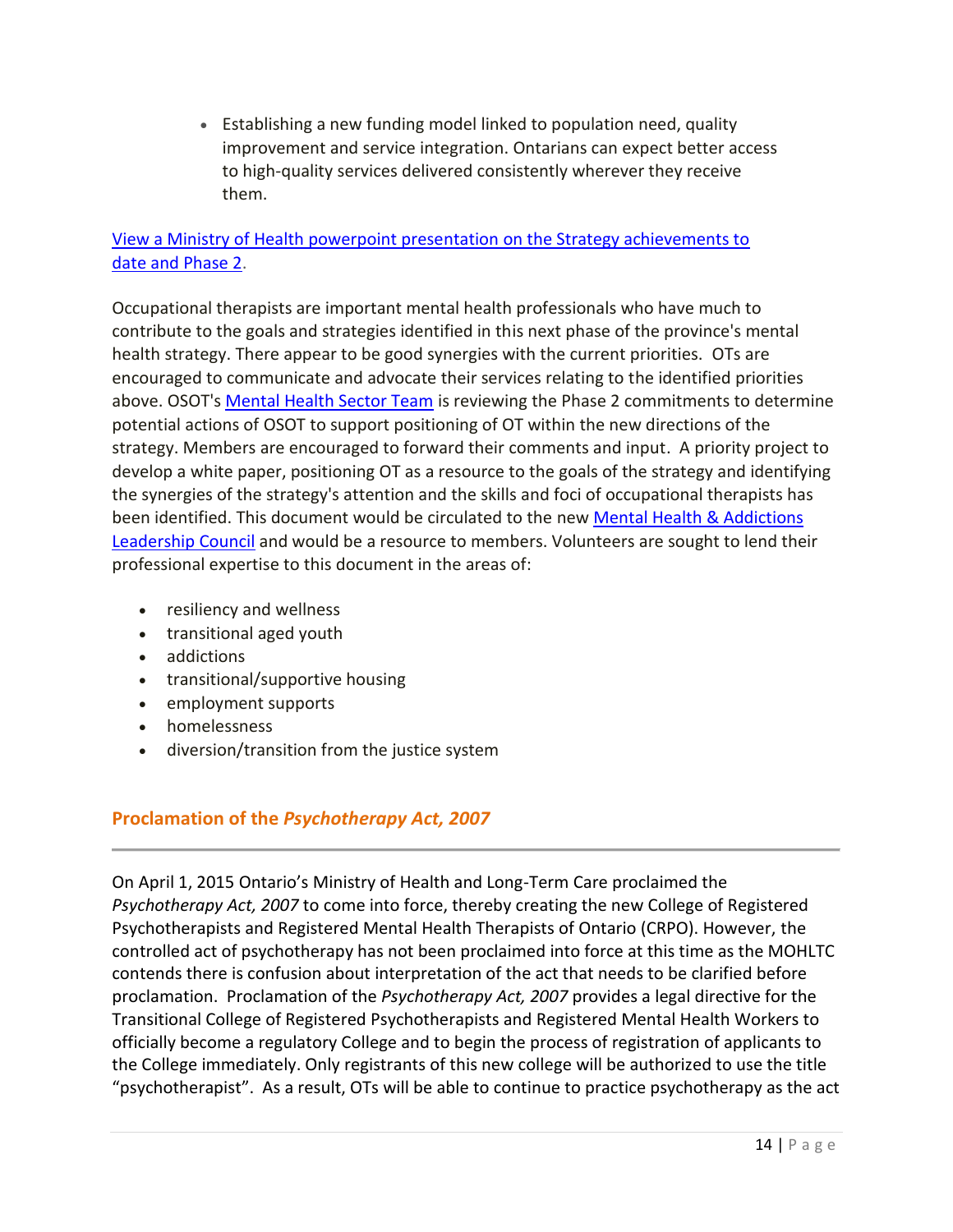remains in the public domain but will no longer be able to call themself a psychotherapist unless they register with the College of Psychotherapists until the issues around proclamation of the controlled act are resolved.

At the request of the Minister of Health, the 6 Colleges whose members were to be authorized the controlled act of psychotherapy (OT, nursing, medicine, psychology and social work & psychotherapy) are working collaboratively to further define the controlled act, ensuring that it is clear to members, potential applicants, and the public as to what the controlled act of psychotherapy entails. This work was completed by the end of 2015 and is being considered by the MOHLTC.

In the interim, [OSOT's Mental Health Sector Team](http://www.osot.on.ca/imis15/OSOT/About/Teams___Representatives/OSOT/About_Pages/Committees_Teams.aspx?hkey=b67ce0f8-d3bd-4aa0-a353-3c1753f0aa38) continues to work to support OTs to practice psychotherapy with excellence. Research funded by the OSOT Research Fund has resulted in the development of a [Compendium of Psychotherapy Resources for Occupational Therapists.](http://www.osot.on.ca/imis15/CMDownload.aspx?ContentKey=d31b84a9-fc28-401b-8c90-85f59e005a23&ContentItemKey=37d19f97-97cb-44ab-b892-06fd74862aaf) Current work focuses on the development of supports for professional supervision for those practicing psychotherapy. The updated second edition was just published in March 2016.

### **Ontario's Homelessness Strategy**

The government's new [Poverty Reduction Strategy,](https://dr6j45jk9xcmk.cloudfront.net/documents/3384/en-prs-bklt-aug-28th-approved-final-s.pdf) *Realizing our Potential* is focused on achieving better outcomes for Ontarians living in poverty such as employment opportunities, income supports, education and housing. As part of this strategy, Ontario set a bold long-term goal to end homelessness. On January 26, 2015, government announced the appointment of an Expert Advisory Panel on Homelessness to provide practical advice on how to best approach this goal. The province will develop a plan of action to end homelessness based on the panel's recommendations and will report on progress annually. View the [press release.](http://news.ontario.ca/mah/en/2015/01/ontario-appoints-panel-to-look-at-ending-long-term-homelessness.html)

While the [panel members h](http://news.ontario.ca/mah/en/2015/01/expert-advisory-panel-on-homelessness-members.html)ave a wide range of expertise and backgrounds to serve this mandate, occupational therapists might position that it is not clear whether there is clinical expertise that is focused on the bio-psycho-social factors perpetuating homelessness and their impact on preventing independent community functioning and occupational performance. Occupational therapists appreciate that poor health among the homeless population is related in part to their restricted participation in a balance of meaningful occupations (Heuchemer & Josephsson, 2006). OTs have specific expertise in facilitating engagement in occupational roles, founded on an occupational perspective of well-being. [OSOT's Mental Health Sector Team](http://www.osot.on.ca/imis15/OSOT/About/Teams___Representatives/OSOT/About_Pages/Committees_Teams.aspx?hkey=b67ce0f8-d3bd-4aa0-a353-3c1753f0aa38) is discussing this issue to determine if there is a potential for the profession to advocate for representation to this advisory panel or make submission to the panel representing an OT perspective on issues relating to homelessness.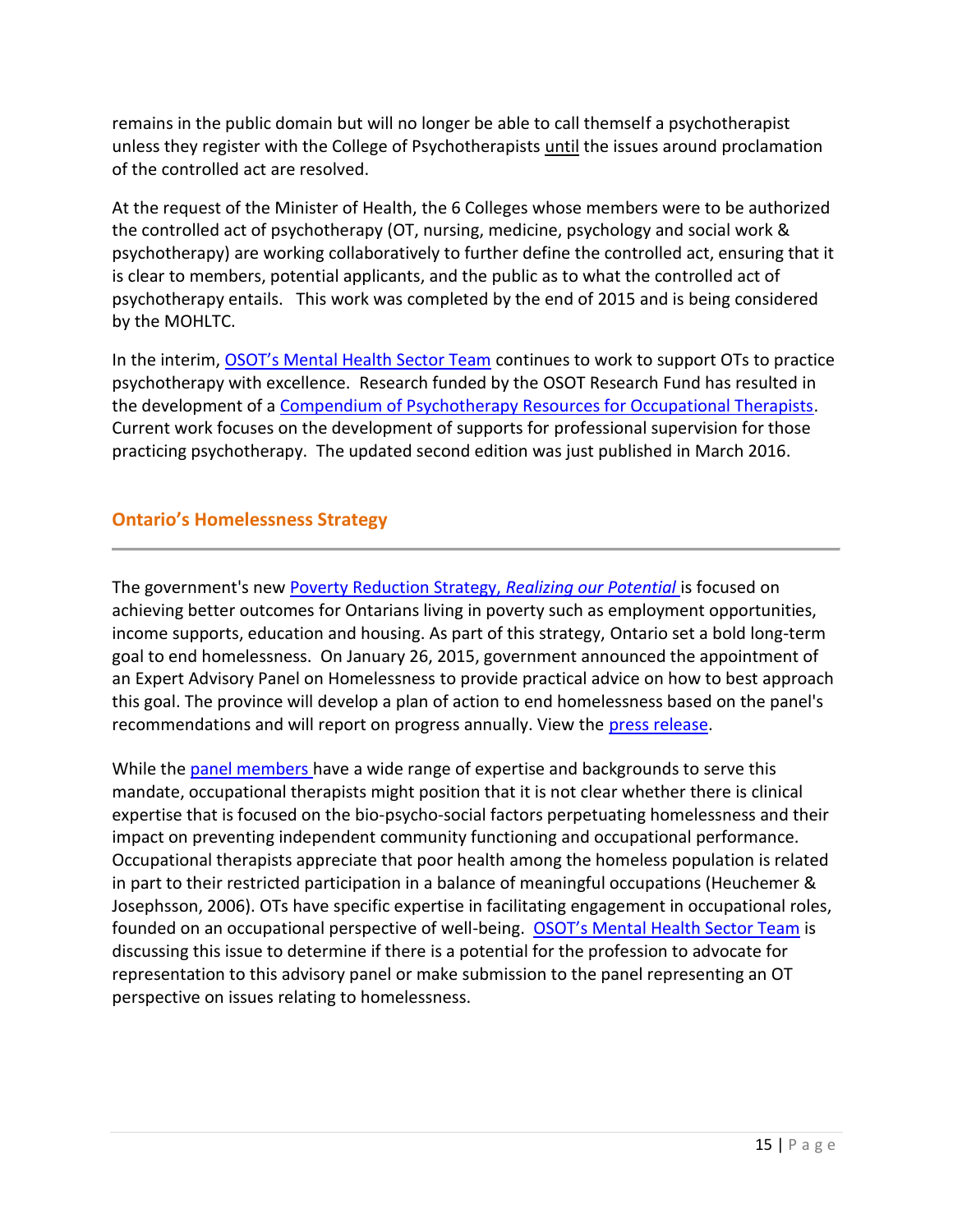#### **Ontario's** *Retirement Homes Act* **Review and Consultation**

The Retirement Homes Act was introduced in 2010, creating the first provincial legislative requirements for licensing and mandatory care, safety and administrative standards for retirement homes. The Act also created the Retirement Homes Regulatory Authority (RHRA) to license homes, inspect retirement homes to ensure they meet prescribed standards, investigate consumer complaints, enforce the Act and educate licensees, consumers and the public. The legislation requires the Minister Responsible for Seniors Affairs to undertake a review of the Act within five years, and present a report of the findings to the Speaker of the Legislative Assembly.

A public consultation designed to focus discussions and collect feedback on the legislation invited comment and input by September 30, 2015. OSOT participated in this consultation making a written submission. Although the *Retirement Homes Act* does not require Retirement Homes to provide therapy services, OSOT identified the increasing needs of an increasingly complex resident cohort in retirement homes for restorative focused services, including access to OT. While presence of OT on the staff of a retirement home would be ideal, OSOT also spoke to the need for increased access to publicly funded community based services for residents of Ontario retirement homes. View [OSOT's response to the RHA Consultation](https://www.osot.on.ca/imis15/CMDownload.aspx?ContentKey=0c4519ef-d9b7-4e68-97e2-09420260ab8d&ContentItemKey=d304441a-a7df-462e-b262-3ff381887618).

#### **Ontario Launches Accessibility Action Plan**

On June 3, 2015 the government celebrated the 10<sup>th</sup> anniversary of the *Accessibility for [Ontarians with Disabilities Act](http://www.aoda.ca/)* and launched *The Path to 2025:* [Ontario's Accessibility Action](http://www.ontario.ca/business-and-economy/path-2025-ontarios-accessibility-action-plan)  [Plan.](http://www.ontario.ca/business-and-economy/path-2025-ontarios-accessibility-action-plan) The Action Plan builds on strengths and outlines a path to an accessible Ontario by 2025. While attention to the physical environment is an important focus, the plan speaks assertively to the priority of employment for persons living with disabilities. OTs have much to offer in this arena. OSOT will be reviewing this plan to consider how to support members to promote their services and expertise to support implementation of the "path" and achievement of an accessible Ontario by 2025.

#### **Early Diagnosis of Children with Autism Spectrum Disorder**

In June 2015, OSOT received notification from the Ministry of Children and Youth Services and the Ministry of Health and Long-Term Care about a new initiative to improve access early diagnosis for children with Autism Spectrum Disorder (ASD) before the age of 3. The ministries propose to pilot multi-disciplinary "ASD Teams" within primary care organizations to leverage existing capacity and augment the services currently being provided. One time, time-limited funding will be provided to support a small number of primary care organizations to develop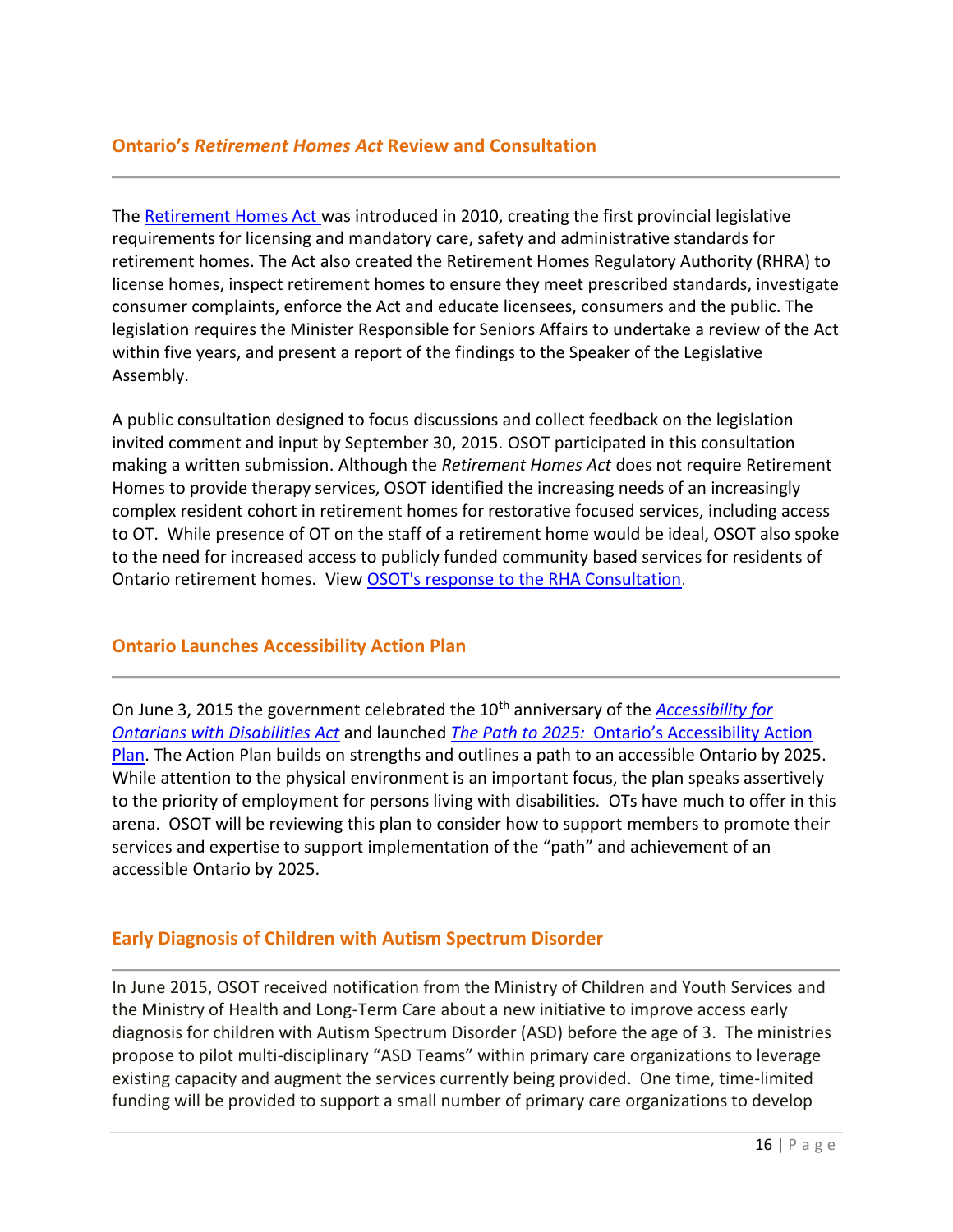and implement an ASD pilot. Each ASD Team under this pilot is expected to include at least one individual in each of the following disciplines – pediatrician, family physician, nurse practitioner, speech language pathologist and occupational therapist. As more information becomes available, OSOT will share this broadly with members. The [OSOT Primary Health](http://www.osot.on.ca/imis15/OSOT/About/Teams___Representatives/OSOT/About_Pages/Committees_Teams.aspx?hkey=b67ce0f8-d3bd-4aa0-a353-3c1753f0aa38) Care Team will assist in monitoring implementations of these pilots across the province from an OT perspective.

# **New Core Services Guideline for Children & Youth Mental Health Strategy Released**

.

The Ministry of Children and Youth Services has released **Program [Guidelines](http://www.children.gov.on.ca/htdocs/English/documents/topics/specialneeds/mentalhealth/pgr1.pdf) and [Requirements](http://www.children.gov.on.ca/htdocs/English/documents/topics/specialneeds/mentalhealth/pgr1.pdf) (PGR) #01: Core Services and Key Processes** to advance the children's mental health strategy, *[Moving](http://www.children.gov.on.ca/htdocs/English/topics/specialneeds/mentalhealth/momh.aspx) on Mental Health* This guideline will become effective July 1, 2015.

The Ministries of Children and Youth Services, Education, Health and Long-Term Care, and Training, Colleges and Universities are working in partnership to implement the strategy and achieve its goals: to improve access to high quality mental health and addictions services, strengthen worker capacity, create a responsive and integrated system and build awareness and capacity about mental health issues within communities.

The vision is to strengthen the community-based system for delivering mental health services to bring people and organizations closer together locally and benefit children, youth and families.

The ministry has identified **33 [geographical](http://www.children.gov.on.ca/htdocs/English/topics/specialneeds/mentalhealth/serviceareas.aspx) service** areas to ensure that children, youth and families across the province can access the same core services, and have clear pathways to care. Families may choose to access child and youth mental health services from whichever service area is most convenient.

Each service area will have a **lead [agency](http://www.children.gov.on.ca/htdocs/English/topics/specialneeds/mentalhealth/moving-on-mental-health.aspx)**, with responsibility for making high-quality core services available as well as planning across the continuum of mental health services. Lead agencies are responsible for engaging cross-sectoral partners in the health and education sectors, including the relevant Local Health Integration Network (LHIN) and school boards. Core services may not be available in every service area immediately – the expectation is that they will be made available over time as lead agencies assume their roles and responsibilities. Lead agencies will connect with other providers to plan and enhance mental health service pathways for children and youth and improve transparency, so that everyone will know what to expect.

**[PGR](http://www.children.gov.on.ca/htdocs/English/documents/topics/specialneeds/mentalhealth/pgr1.pdf) #01** describes the MCYS-funded child and youth mental health core services and key processes that will be made available over time across the 33 geographical service areas. Core services represent the range of MCYS-funded CYMH services that lead agencies are responsible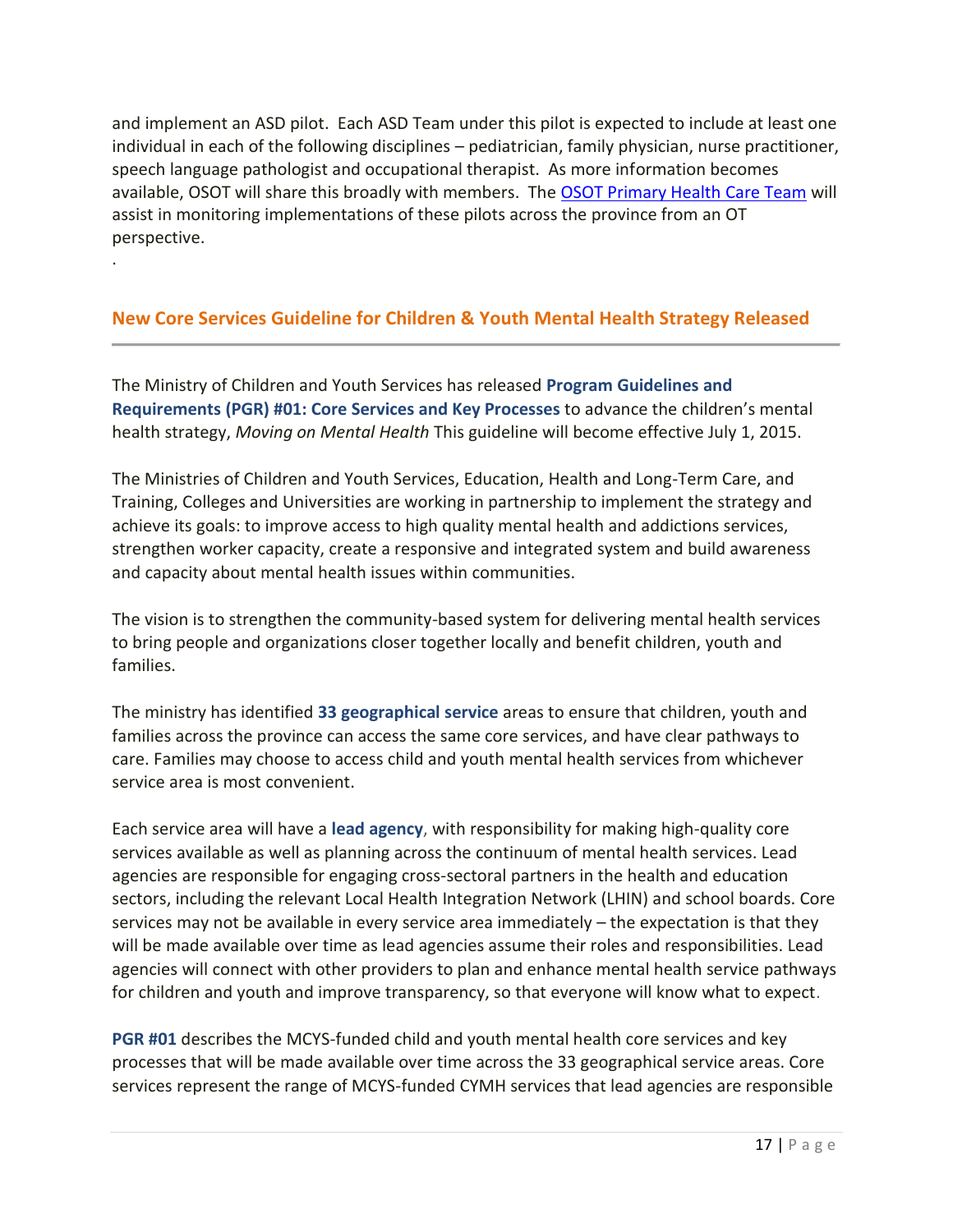for planning and delivering across the continuum of mental health needs within each service area. It is recognized that children and youth in receipt of core mental health services may also require other services and supports. For example, children and youth may receive more than one core service as part of a service plan, as well as other services funded by MCYS or other partners.

Core services to be available across all service areas include:

- Targeted Prevention;
- Brief Services;
- Counselling and Therapy;
- Family Capacity Building and Support;
- Specialized Consultation and Assessments;
- Crisis Support Services; and
- **.** Intensive Treatment Services.

### Learn more about **Program Guidelines and [Requirements](http://www.children.gov.on.ca/htdocs/English/topics/specialneeds/mentalhealth/pgr.aspx) #01: Core Services and Key [Processes](http://www.children.gov.on.ca/htdocs/English/topics/specialneeds/mentalhealth/pgr.aspx)**.

OTs working with children and youth, whether focused in the mental health sector or otherwise will be interested to be familiar with the evolving resources, supports and strategies to both prevent development of mental health issues and to provide appropriate treatments and supports to children and their families. The focus on *Moving on Mental Health* is largely on community-based services. Occupational therapists have not been widely engaged in the community mental health services sector. The identification of Lead Agencies in the 33 regions across the province identifies an organization to which the OT community might position the value of OT services as a professional resource to children and families in the region.

# **Ministry of Transportation consults on Reporting of Medical Conditions affecting Driving Status**

On June 2, 2015 the Ontario legislature passed Bill 31, *[Transportation Statute Law Amendment](http://www.ontla.on.ca/web/bills/bills_detail.do?BillID=3057)  A[ct \(Making Ontario's Roads Safer\), 2015](http://www.ontla.on.ca/web/bills/bills_detail.do?BillID=3057)*. Amongst other things, the Bill,

- increases fines for distracted driving from its current range of \$60 to \$500 to a range of \$300 to \$1,000, assign three demerit points upon conviction, and add distracted driving to the existing list of novice driver conditions.
- Applies current alcohol impaired sanctions to drivers who are drug impaired.
- Introduces additional measures to address repeat offenders of alcohol impaired driving.
- Requires drivers to wait until a pedestrian has completely crossed the road before proceeding at school crossings and pedestrian crossovers.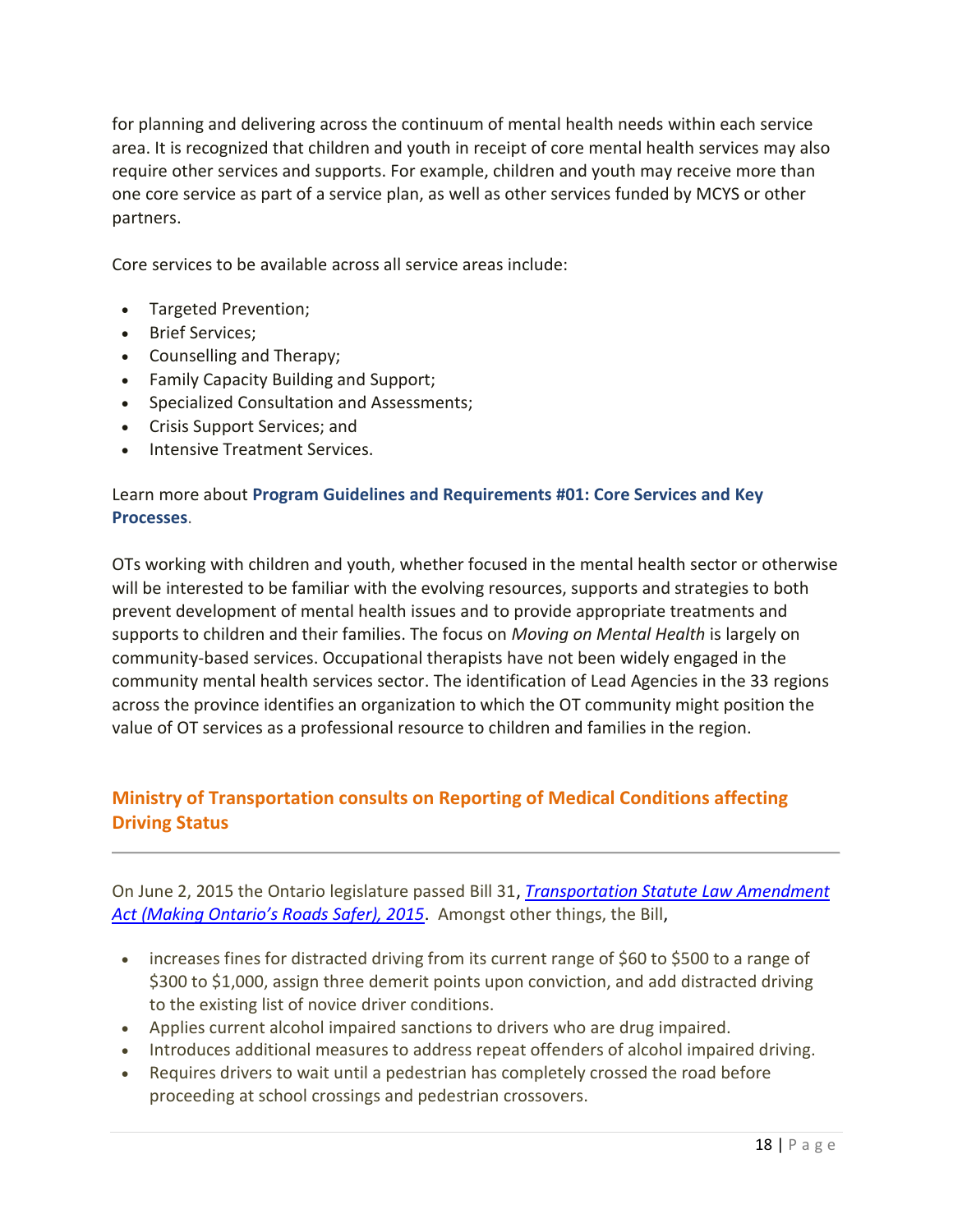- Increases fines and demerits for drivers who door cyclists, and requiring all drivers to maintain a distance of one metre when passing cyclists, where practicable.
- Helps municipalities collect unpaid fines by expanding licence plate denial for drivers who do not pay Provincial Offences Act fines. And….
- Amends physicians and optometrists reporting requirements
- Allows the Ministry of Transportation to engage in consultations to develop regulations that will:
	- Better define mandatory and discretionary reporting requirements for physicians and optometrists;
	- Clarify what types of medical conditions need to be reported;
	- Set out what specific driver information must be provided by mandating the use of standardized reporting forms; and,
	- Allow other regulated health care practitioners to report medical problems to the ministry.

This legislation and resulting regulations have the potential to make significant improvements to the medical review program by identifying specific medical conditions/functional impairments in regulation and including a broader range of medical professionals into both mandatory and discretionary reporting models. The Ministry of Transportation is now commencing comprehensive consultations with key stakeholders relating to the medical review process. These consultations are focused to;

- Determine the list of medical conditions that will become mandatory for physicians to report
- Explore other health care practitioners who should be included in reporting requirements (either mandatory or discretionary).

OSOT was invited to participate in these discussions on behalf of Ontario occupational therapists. The Ministry of Transportation is interested to have occupational therapists identified as a professional group that can report regarding medical reviews. Discussion focused on whether the profession best fit to be a mandatory or discretionary reporter. No decisions were made in this preliminary consultation. Occupational therapists are recognized to play key roles in assessing physical, cognitive and sensory function as they relate to a variety of occupations including ability to drive. Many OTs perform assessments to assist in the identification of fitness to drive. OSOT encourages members to contribute to our voice about the roles OTs should play in reporting of medical conditions relating to driving.

# **Clinic Regulation**

Twelve of Ontario's health regulatory Colleges\* have launched consultations to discuss whether Ontarians would benefit from a clinic oversight model and what clinic regulation might look like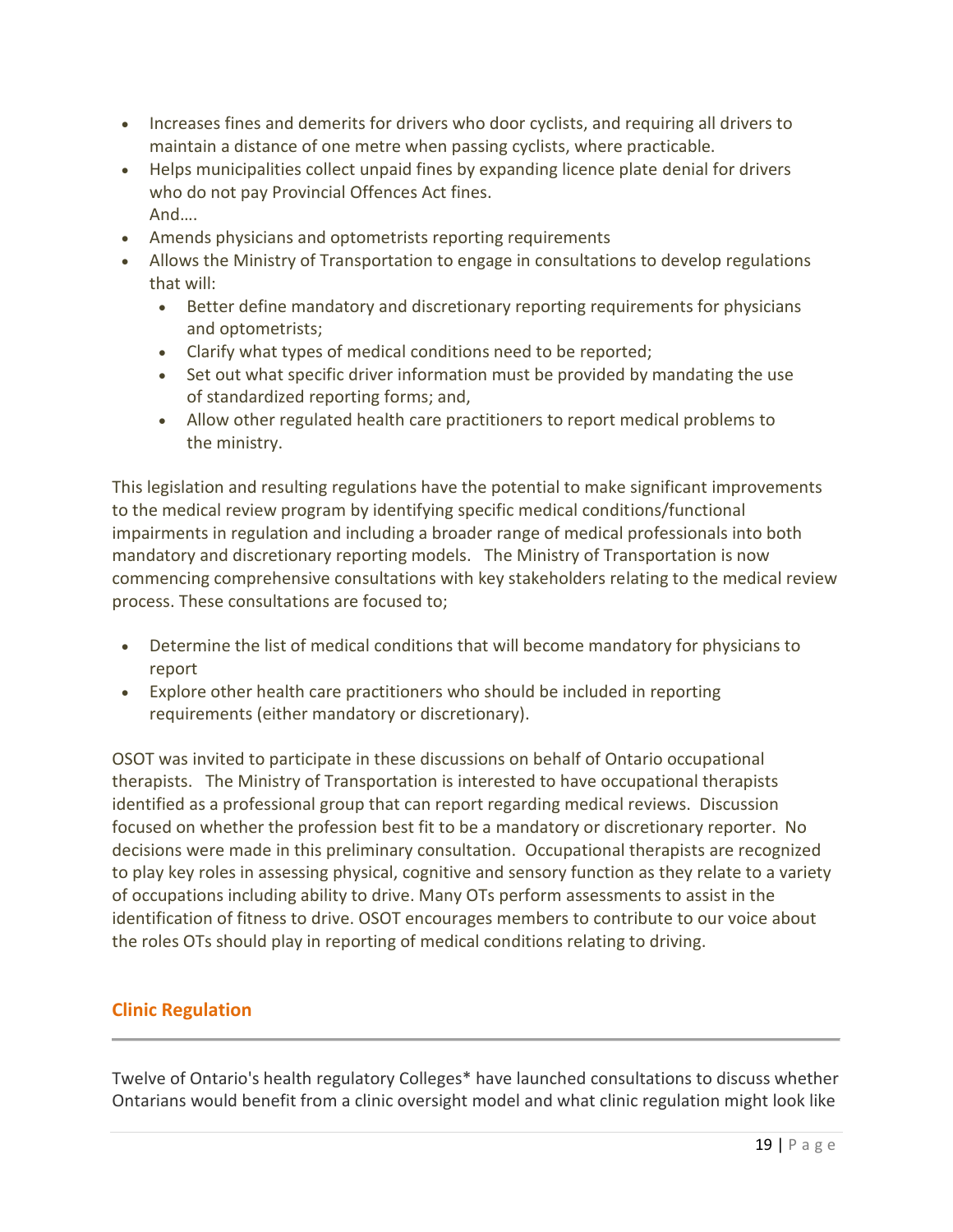in Ontario. A consultation website and webinar have been developed to support review of this issue at [OntarioClinicRegulation.com.](http://www.ontarioclinicregulation.com/)

- \* Members of the Clinic Regulation Working Group are:
- College of Audiologists and Speech-Language Pathologists of Ontario
- College of Chiropodists of Ontario
- College of Chiropractors of Ontario
- College of Dental Hygienists of Ontario
- College of Dental Technologists of Ontario
- College of Kinesiologists of Ontario
- College of Massage Therapists of Ontario
- College of Naturopaths of Ontario
- College of Occupational Therapists of Ontario
- College of Opticians of Ontario
- College of Physiotherapists of Ontario
- College of Traditional Chinese Medicine Practitioners and Acupuncturists of Ontario

OTs who work in private clinics, who are employed or contracted by a clinic or who own or operate a clinic should apprise themselves of the potential plans and proposals of the regulators to determine the implications for their practice and/or business. It will be important to understand clearly the definition of "clinic" and the potential implications – costs, standards, compliance, etc. that a clinic regulation model would impose. OSOT has expressed concerns that the broad proposed definitions of "clinic" could apply to almost any agency through which OT services are delivered and therefore may apply to many more OTs than likely feel they are affected. View OSOT's respon[se to the Clinic Regulation Consultation.](http://www.osot.on.ca/imis15/CMDownload.aspx?ContentKey=3e544d7a-6406-46e4-a398-6cbad81e58ad&ContentItemKey=e081a51d-0fe7-4d2a-8a14-fa43bf128376)

# **Provincial Dementia Care Strategy**

The Ontario government has committed to the development and implementation of an [Ontario](http://www.health.gov.on.ca/en/common/ministry/publications/reports/alz/summary.aspx)  [Dementia Strategy.](http://www.health.gov.on.ca/en/common/ministry/publications/reports/alz/summary.aspx) Parliamentary Assistant to the Minister of Health and Long-Term Care, MPP for Milton, Indira Naidoo-Harris continues to lead this process for Ontario with the following mandate;

- Championing the development of more evidence so that we may better understand Alzheimer's and Dementia, and using research and innovation to explore ways in which we can improve supports for these diseases throughout the sector.
- Working with the Minister of Health and Long-Term Care and the Minister Responsible for Seniors Affairs to develop a comprehensive strategy to care for patients with Dementia and Alzheimer's disease.
- Expanding access points to care for patients and their families by supporting the implementation of 25 new Memory Clinics across Ontario.